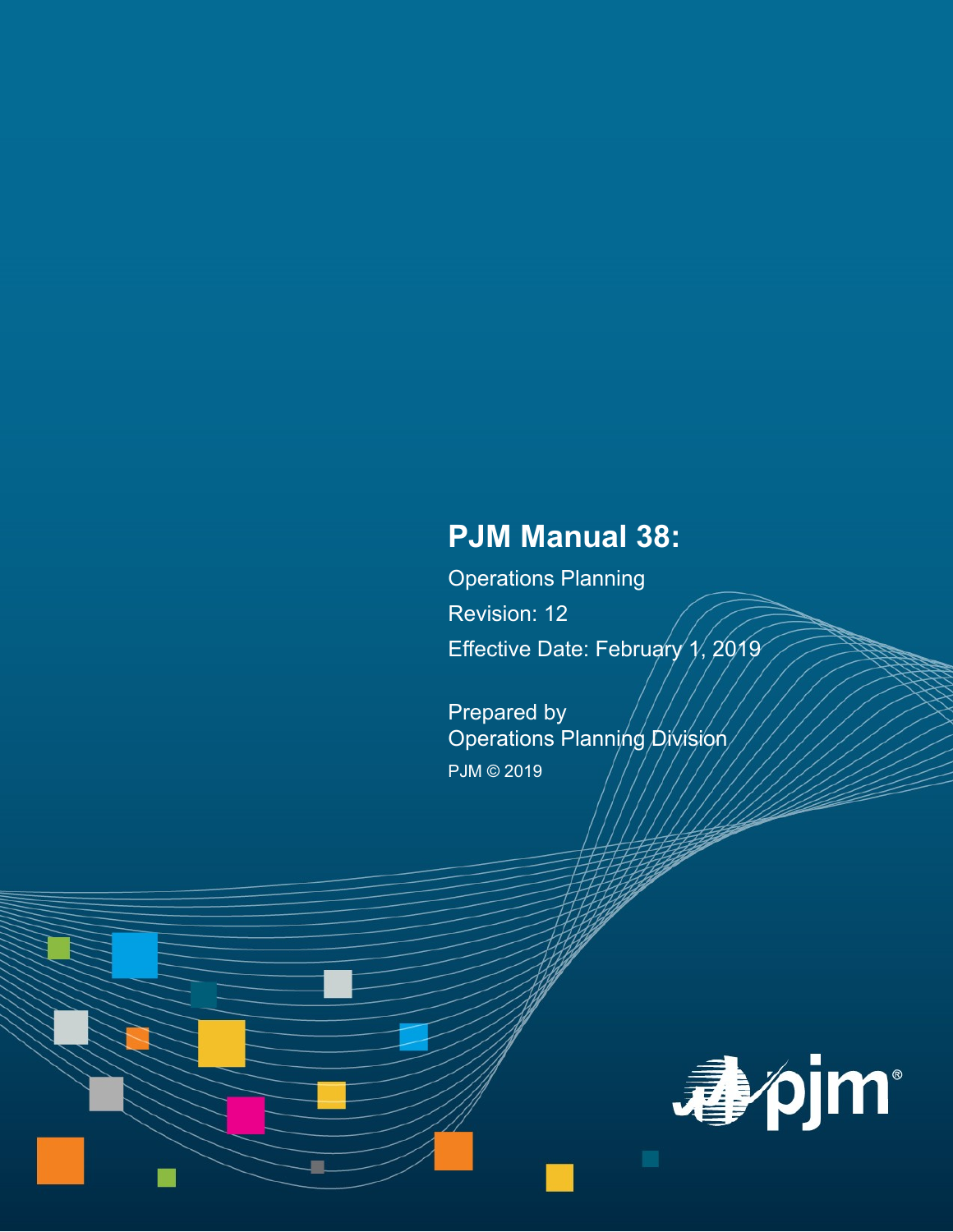

# **Table of Contents**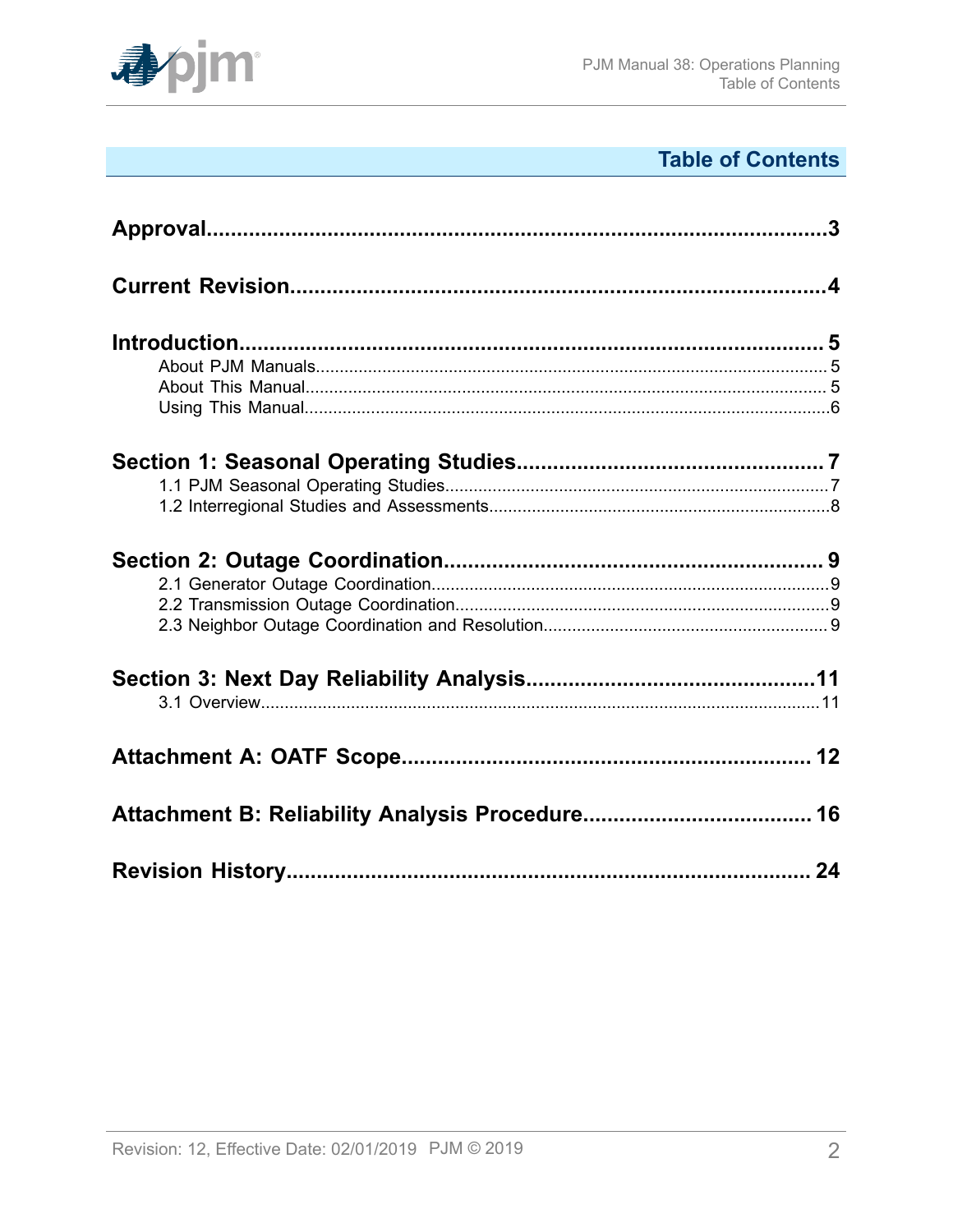

# <span id="page-2-0"></span>**Approval**

Approval Date: 01/24/2019 Effective Date: 02/01/2019 Simon Tam, Manager

Transmission Operations Department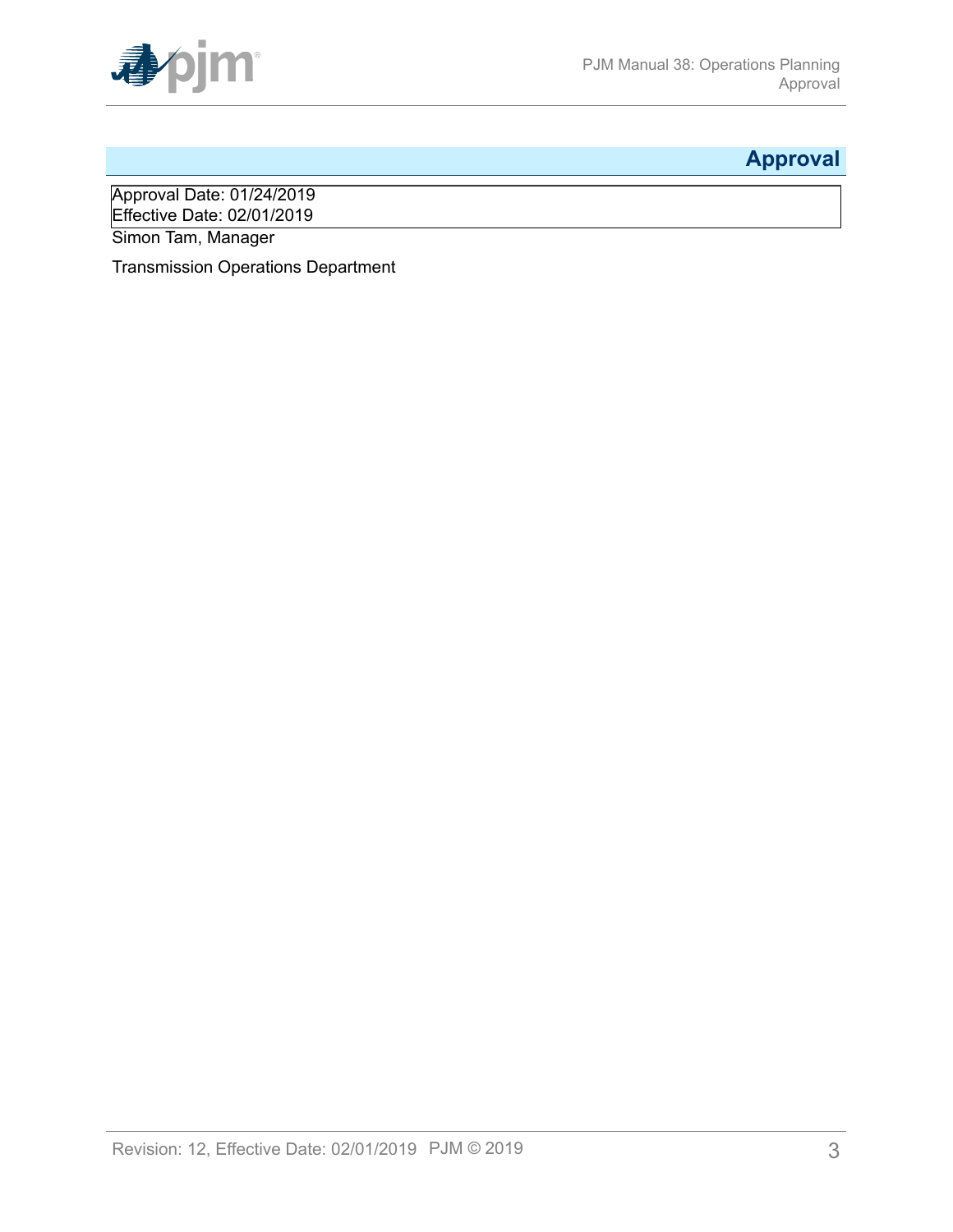

# <span id="page-3-0"></span>**Current Revision**

### **Revision 12 (02/01/2019):**

- Cover to Cover Periodic Review.
- Attachment A: Updated OATF Scope.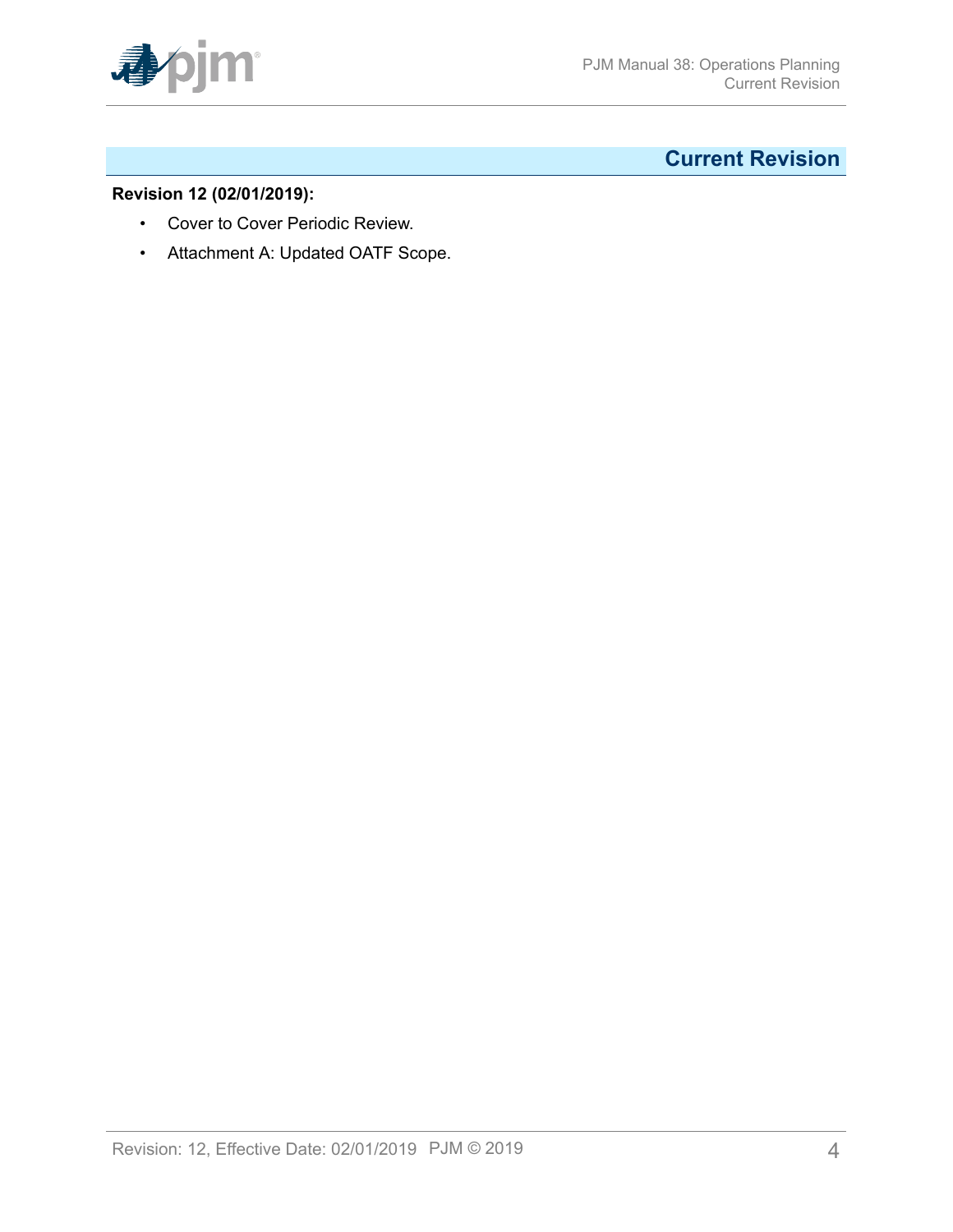

### <span id="page-4-0"></span>**Introduction**

W*e*lcome to the *PJM Manual for Operations Planning*. In this Introduction, you will find the following information:

- What you can expect from the PJM Manuals in general (see "*About PJM Manuals*").
- What you can expect from this PJM Manual (see "*About This Manual*").
- How to use this manual (see "*Using This Manual*").

## <span id="page-4-1"></span>**About PJM Manuals**

The PJM Manuals are the instructions, rules, procedures, and guidelines established by PJM for the operation, planning, and accounting requirements of PJM RTO and the PJM Energy Market. The Manuals are grouped under the following categories:

- **Transmission**
- PJM Energy Market
- Generation and transmission interconnection
- Reserve
- Accounting and Billing
- PJM Administrative services

For a complete list of all PJM Manuals, go to the Library section on PJM.com

## <span id="page-4-2"></span>**About This Manual**

The *PJM Manual for Operations Planning* focuses on how PJM and the PJM Members are expected to carry out reliability coordination duties in accordance with the PJM Reliability Plan.

The *PJM Manual for Operations Planning* consists of three sections. These sections are listed in the table of contents beginning on page ii.

#### **Intended Audience**

The Intended Audiences for the *PJM Manual for Operations Planning* are:

- *PJM technical support staff* Prepare and disseminate the reliability analyses.
- *Transmission Owner and Generation Owner Operators* Use the operation planning information to supplement Real-time Operations tools.
- *PJM system operators* Use the operation planning information and perform current day analysis to supplement Real-time Operations tools.

#### **References**

There are several reference documents that provide background or relate to the *PJM Manual for Operations Planning*:

• [PJM M-12 Balancing Operations](http://www.pjm.com/~/media/documents/manuals/m12.ashx)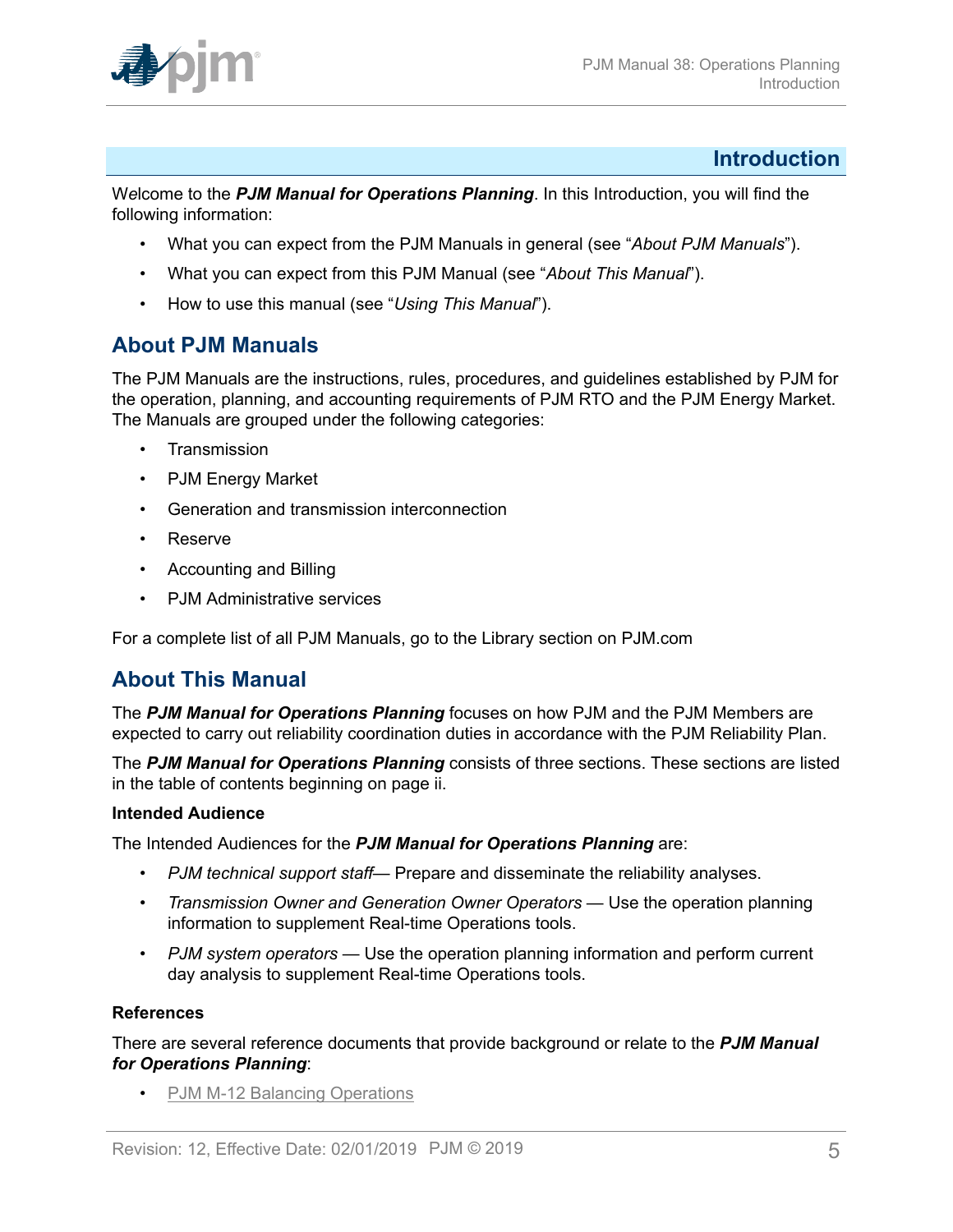

- PJM M-03: [Transmission](http://www.pjm.com/~/media/documents/manuals/m03.ashx) Operations
- [PJM M-10: Pre-Scheduling Operations](http://www.pjm.com/~/media/documents/manuals/m10.ashx)
- [PJM M-37: Reliability Coordination](http://pjm.com/~/media/documents/manuals/m37.ashx)

# <span id="page-5-0"></span>**Using This Manual**

Because we believe that explaining concepts is just as important as presenting the procedures, we start each section with an overview. Then, we present details and procedures. This philosophy is reflected in the way we organize the material in this manual. The following paragraphs provide an orientation to the manual's structure.

### **What You Will Find In This Manual**

- A table of contents that lists two levels of subheadings within each of the sections.
- An approval page that lists the required approvals and a brief outline of the current revision.
- Sections containing the specific guidelines, requirements, or procedures including PJM actions and PJM Member actions.
- Attachments that include additional supporting documents, forms, or tables.
- A section at the end detailing all previous revisions of the PJM Manual.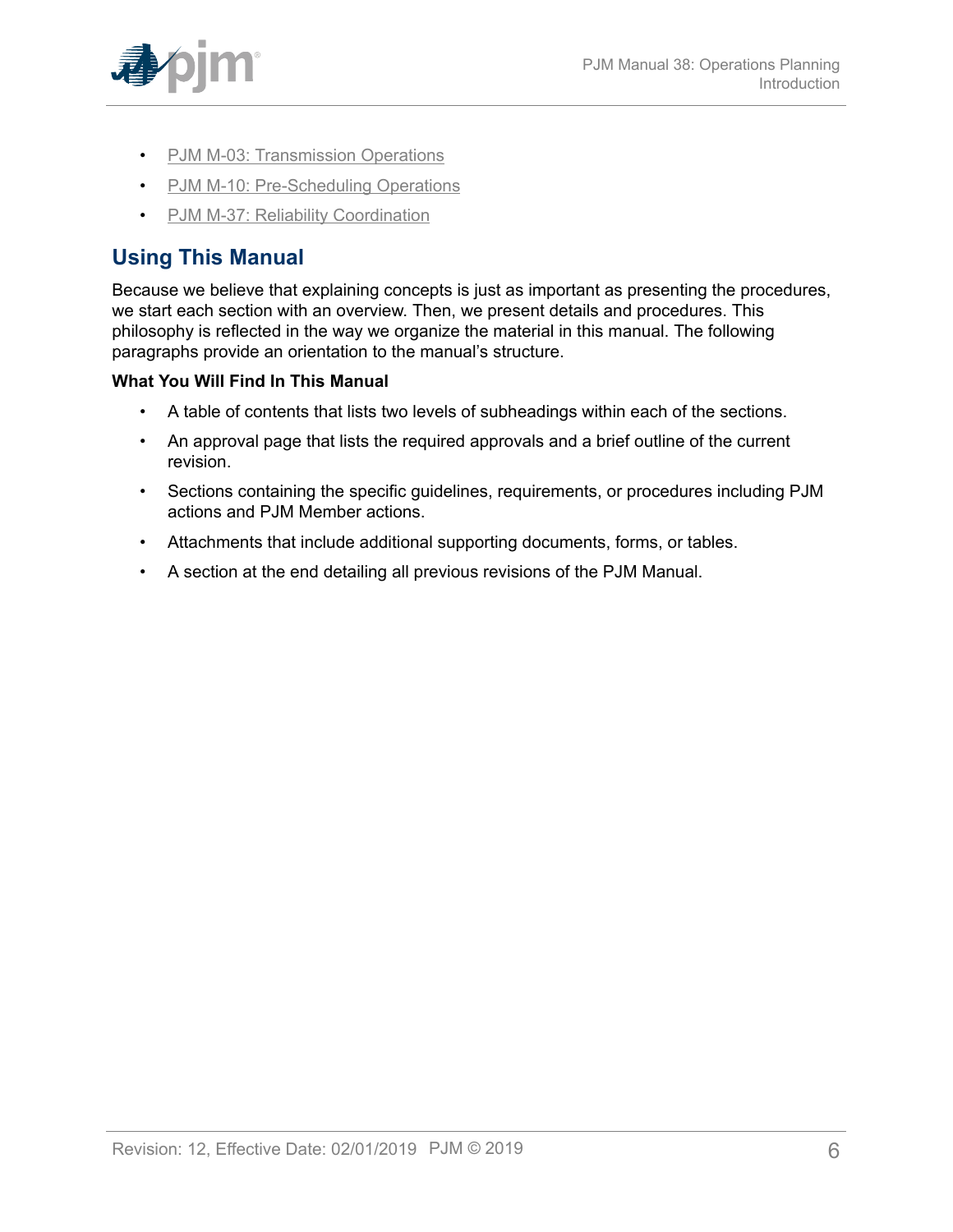

## <span id="page-6-0"></span>**Section 1: Seasonal Operating Studies**

Welcome to the *Seasonal Operating Studies* section of the *PJM Manual for Operations* **Planning.** This section of the manual addresses PJM preparation of seasonal operating studies.

## <span id="page-6-1"></span>**1.1 PJM Seasonal Operating Studies**

The PJM Operations Assessment Task Force (OATF) is responsible for the preparation of seasonal operating studies (two per year: summer and winter). OATF is composed of representatives from the Transmission Owners (TOs) and PJM. PJM provides the leader of the OATF and is responsible for the analysis and publication of results.

The study assesses the PJM RTO Bulk Electric System as it is expected to exist during the upcoming peak season. The purpose of the study is to determine the ability of the PJM system to be operated reliably in accordance with NERC, RFC, and SERC standards. The results of the study are based on the assumed system conditions which differ from actual operating conditions due to unplanned generation and transmission outages, the effects of unseasonable weather on load, and unit availability other than what was simulated in the study. Refer to the OATF Scope in Attachment A.

Power flow cases are developed which represent probable system conditions during the upcoming peak season. Thermal and reactive limits are identified and supplemental sensitivity analyses are performed to address areas of concern. [NERC Standard TOP-002-a, R11].

#### **PJM Actions:**

PJM is responsible for the following activities:

- Providing a leader of the OATF.
- Preparing a study plan for the seasonal study and gaining approval of the plan from the OATF and the PJM System Operations Subcommittee – Transmission (SOS-T).
- Requesting and receiving data from the TOs and incorporating the TOs' data into the analysis.
- Running the power flow cases and sensitivities.
- Analyzing the results and developing analysis for review by the TOs.
- Publishing the study results, upon review by the TOs, to PJM System Operations and the TOs.
- Providing summary documentation and training to System Operators.

#### **PJM TO Member Actions:**

PJM TO Members are responsible for performing the following activities:

- Providing a representative to the OATF.
- Providing data, as requested by PJM, in order to create the power flow cases to accomplish the study.
- Cooperating with PJM and the other TO members to complete the study and review the results.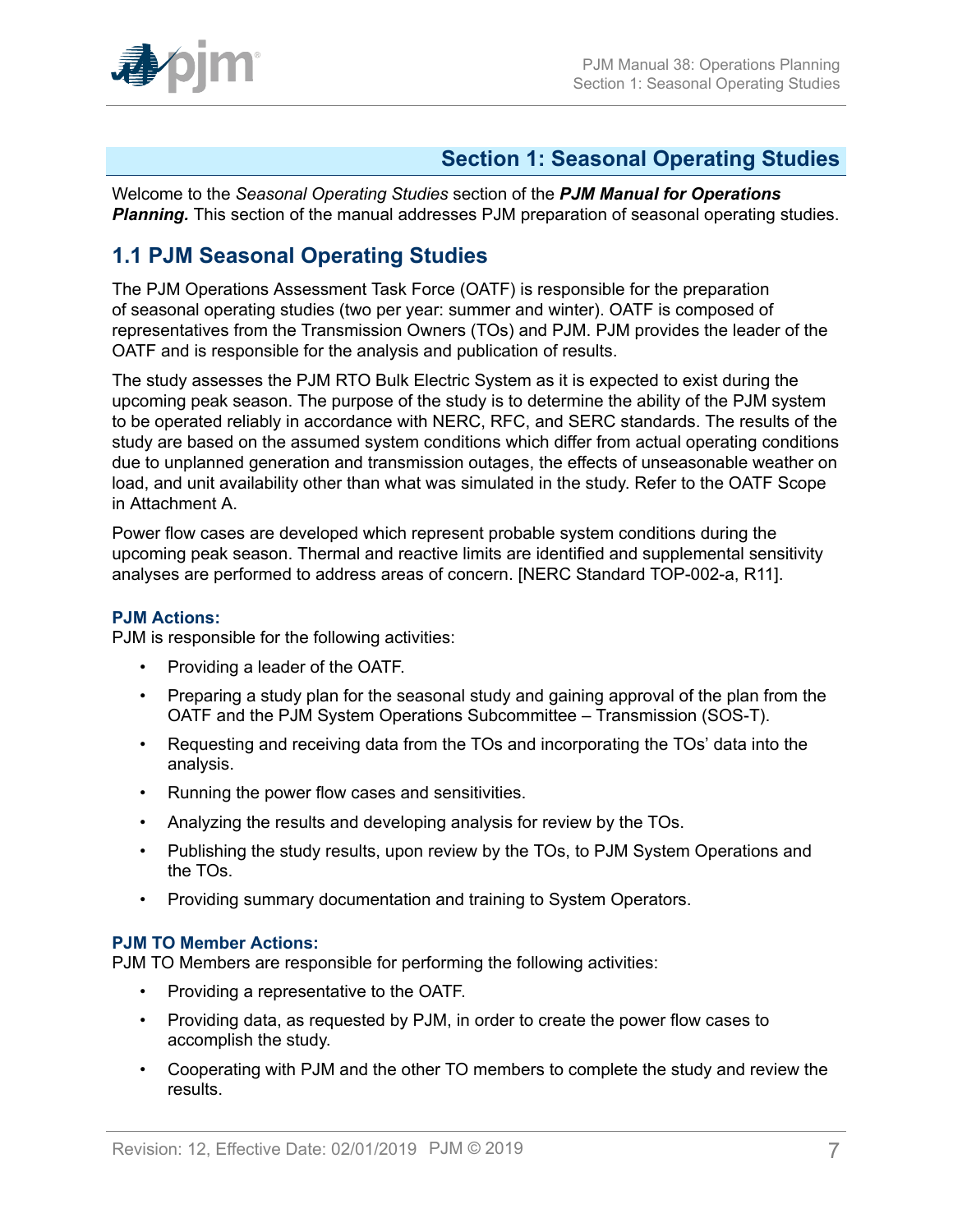

- Communicating the results, as necessary, within the respective TO organization.
- Providing summary documentation and training to System Operators.

## <span id="page-7-0"></span>**1.2 Interregional Studies and Assessments**

PJM participates on a number of interregional studies and assessments that are prepared under of the auspices of the Eastern Interconnection Reliability Assessment Group (ERAG). Seasonal studies are prepared two times per year: summer and winter. These studies assess the Eastern Interconnection Bulk Electric System as it is expected to exist during the upcoming peak season and the ability of the Eastern Interconnection Bulk Electric System to be operated reliably in accordance with NERC and Regional Standards.

The PJM representative is responsible for providing necessary data and information used in the analysis. Also, as the study cases are created and analyzed, the PJM representative is required to review study results and provide comments so that reports can be created and distributed. In addition to the Seasonal studies, the ERAG also perform mid-term and long term assessments on an ad-hoc basis.

Three inter-regional study forums coordinate the analysis under the auspices of the ERAG Management Committee. The study is performed to assess the anticipated performance of the inter-regional system and identify thermal trends.

In addition, PJM participates in several regional seasonal assessments to analyze the anticipated performance of the upcoming SERC and NPCC regions. These studies include:

- PJM-NYISO seasonal operating study
- The SERC seasonal assessment
- NPCC CO-12 (NPCC seasonal assessment)

Interregional studies and assessments are an important source of information about projected conditions for upcoming peak seasons. The results of such studies are distributed to PJM Operations Staff and System Operators to ensure that they have the benefit of all such analyses.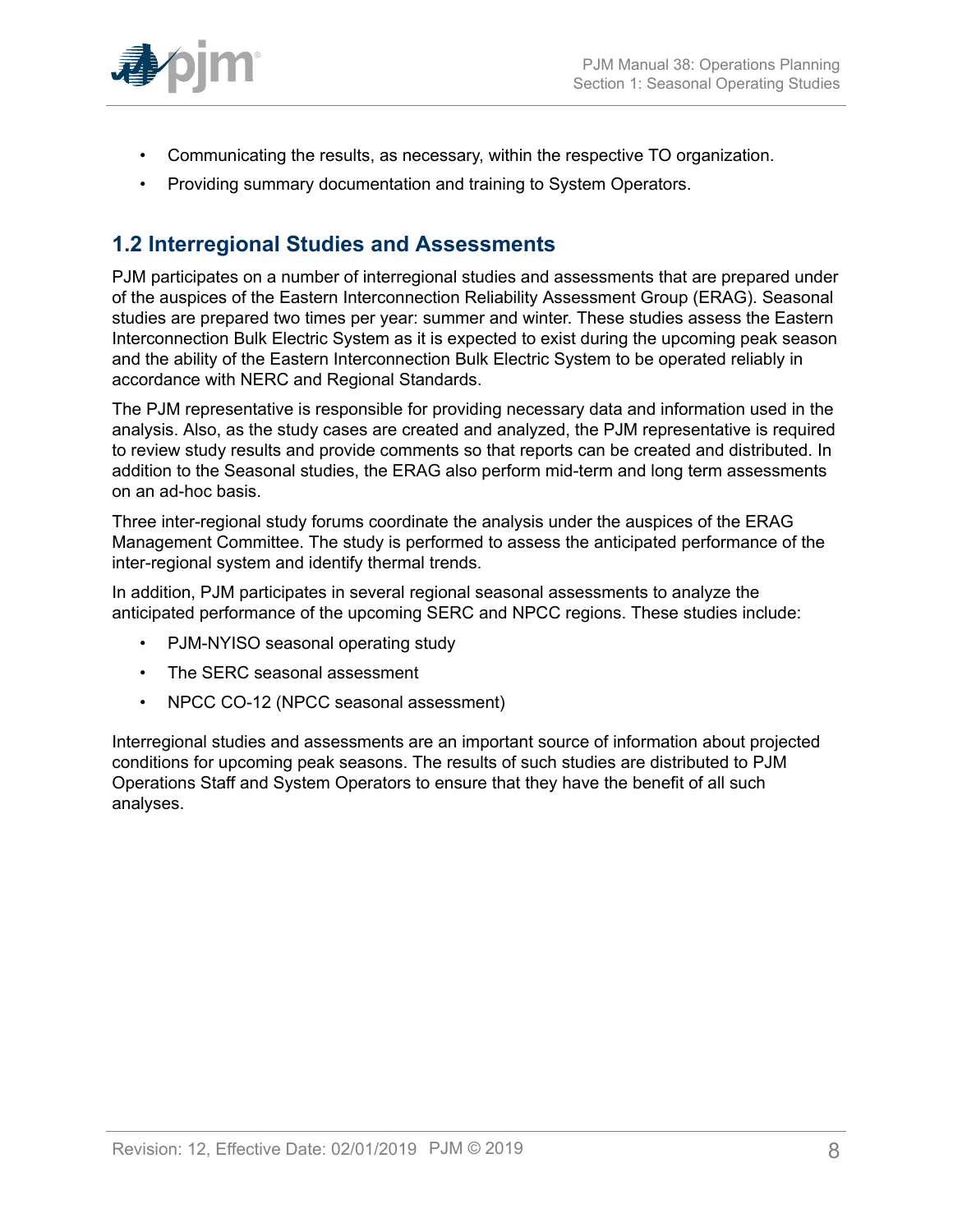

## <span id="page-8-0"></span>**Section 2: Outage Coordination**

Welcome to the *Outage Coordination* section of the *PJM Manual for Operations Planning*. In this section, you will find the following information:

- Generator Outage Coordination
- Transmission Outage Coordination
- Neighbor Outage Coordination and Resolution

[NERC Standard TOP-003: R1, R2]

[NERC Standard IRO-010-2: R1, R2]

### <span id="page-8-1"></span>**2.1 Generator Outage Coordination**

Generation Owners are required submit/communicate Outage Requests in eDART for all outages to PJM in advance of the outage start date. PJM staffs are required to analyze submitted outages to ensure outages do not violate PJM reliability criteria and market rules. This notification process is not limited to MW reduction; it also includes changes to D-Curve information, voltage regulator status, and other equipment outages that could result in the loss of multiple generators at a common plant. The [PJM M-10: Pre-Scheduling Operations](http://www.pjm.com/~/media/documents/manuals/m10.ashx), Section 2: Outage Reporting, documents the PJM generator outage submittal, coordination, and approval process.

### <span id="page-8-2"></span>**2.2 Transmission Outage Coordination**

Transmission Owners are required to submit/communicate Outage Requests in eDART for all outages to PJM in advance of the outage start date. PJM will provide all relevant information required for system studies, such as critical facility status, load, generation, operating reserve projection. In addition, PJM retrieves and incorporates into the study known Interchange Transaction, external transmission outages, and external generation outages via the NERC SDX secure site. PJM updates the SDX outage information every 15 minutes. PJM staffs are required to analyze submitted outages to ensure outages do not violate PJM reliability criteria and market rules. Attachment B: Reliability Analysis Procedure describes the process PJM apply to ensure transmission outages are properly analyzed and coordinated. The [PJM M-03:](http://www.pjm.com/~/media/documents/manuals/m03.ashx) [Transmission](http://www.pjm.com/~/media/documents/manuals/m03.ashx) Operations, Section 4: Reportable Transmission Facility Outages, documents the PJM transmission outage submittal, coordination, and approval process.

## <span id="page-8-3"></span>**2.3 Neighbor Outage Coordination and Resolution**

**Internal PJM Outages**: PJM serves as overall coordinator with respect to PJM Member Transmission/Generation facility outages with potential impact to neighboring BA and RC. PJM works with the member Owner, and any impacted BA, TOP, or neighboring RC to resolve any identified outage conflicts ahead of the outage. Ultimately, if the conflict cannot be resolved to all parties' satisfaction, PJM may need to deny or reschedule the original outage in order to ensure overall system reliability. PJM Transmission Owners shall coordinate outages with any impacted PJM neighboring Transmission Owners/Operators, including, but not exclusive to, tie lines. See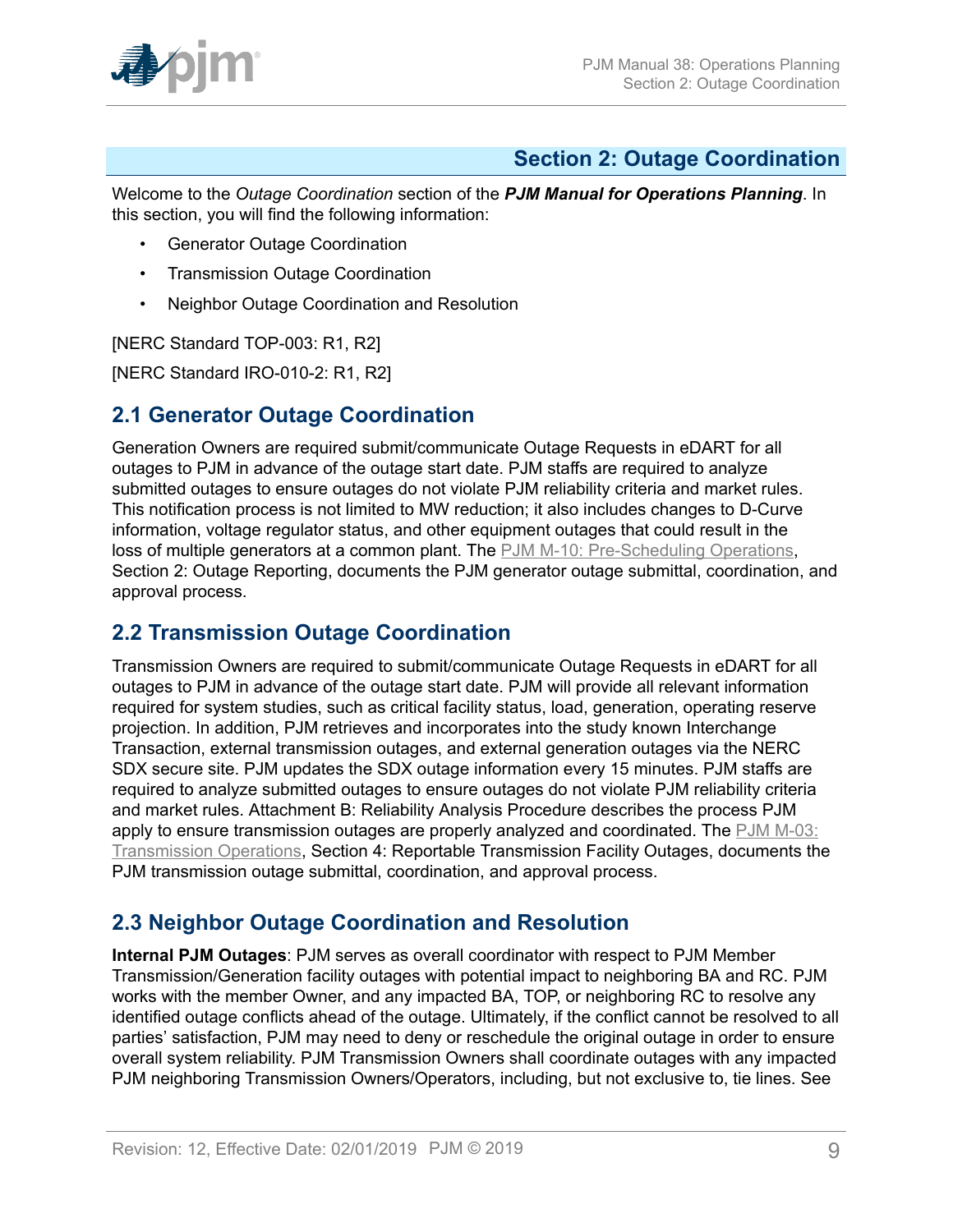

Attachment B: Reliability Analysis Procedure, Section B.6 "Internal Outage Analysis Process" for an overview of PJM evaluation of internal outage impacts.

**External Outages**: PJM serves as coordinator for neighboring BA, TOP, or RC outages with impact to PJM Member Transmission/Generation Owner facilities. PJM will work with the neighboring reliability entity to determine any required resolution, including the cancelation or rescheduling of the outage as required. See Attachment B: Reliability Analysis Procedure, Section B.7 "Analyze External Outages" for an overview of PJM evaluation of external outage impacts.

Any actions required in order to accommodate any portion of an internal or external Outage shall be identified within the PJM Operational Planning Analysis.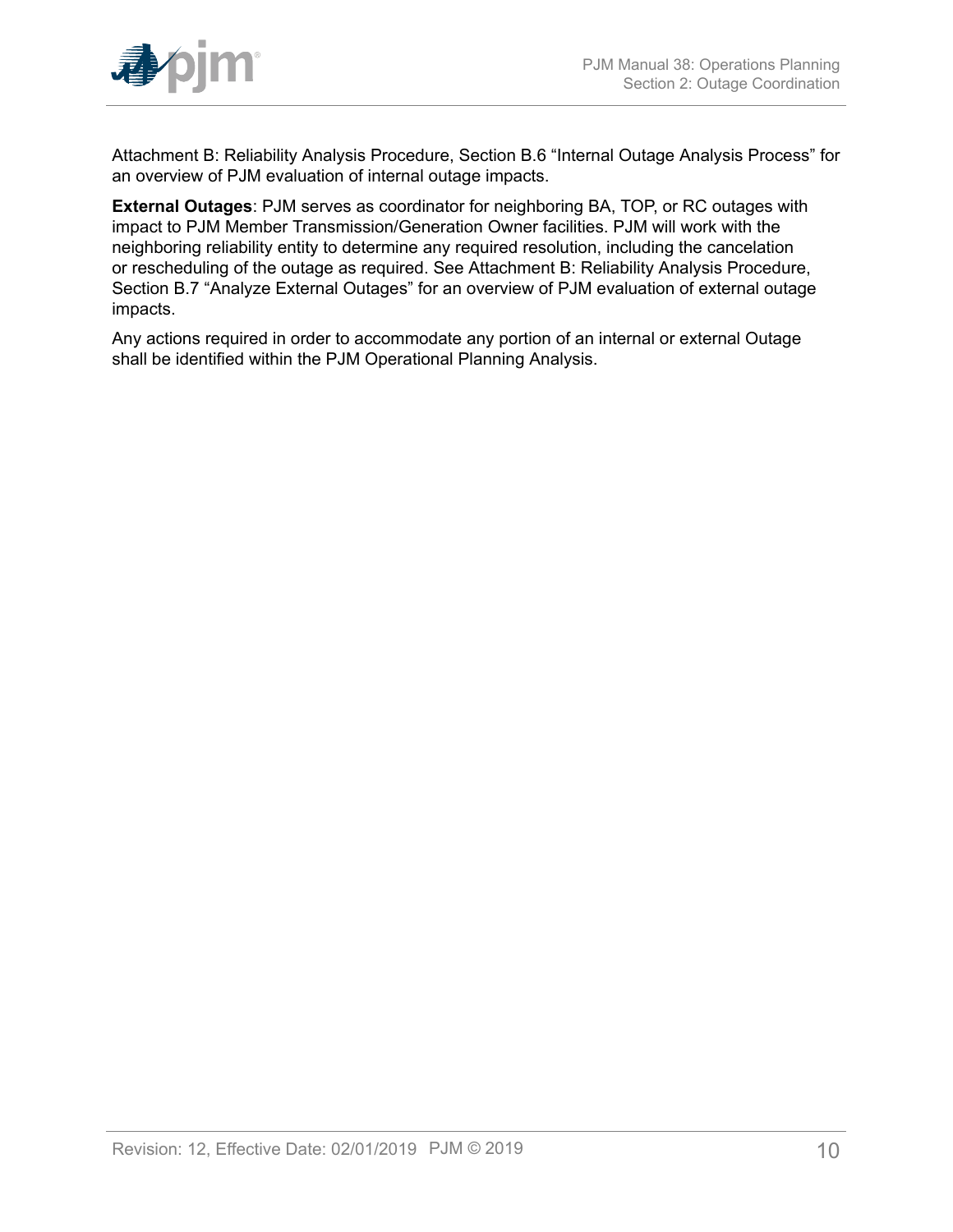

## <span id="page-10-0"></span>**Section 3: Next Day Reliability Analysis**

Welcome to the *Next Day Reliability Analysis* section of the *PJM Manual for Operations* **Planning**. In this section, you will find the following information:

• Process for developing the next day reliability analysis

## <span id="page-10-1"></span>**3.1 Overview**

The purpose of the next day reliability analysis is to ensure that a comprehensive operating plan can be developed which meets all of the reliability requirements and provides for a level of uncertainty in facility availability that is inevitable in Real-time Operations.

The next day analysis brings together the latest available information regarding outages, system topology, load forecast, unit commitment, and interchange schedules, as the inputs to the analysis. The PJM EMS study model utilized in the analysis is derived from a recent Real-time State Estimator case, which reflects the Real-time PJM EMS model, the full list of BES facilities monitored as part of PJM's Real-time, and the full list of contingencies screened as part of PJM's Real-time analysis. The base case study model is run in the EMS study mode and is modified to reflect anticipated system conditions during the next operating day.

The results include an analysis of all BES facilities at projected peak and valley conditions for the next operating day, with a full AC analysis of all BES facilities for the full contingency list PJM screens in Real-time Operations. The analysis includes all SOLs and IROLs for thermal, voltage, and voltage drop exceedances. The analysis is shared with the operators on shift, TOs, and neighboring RCs and BAs.

### **PJM Actions:**

- Performs the next day analysis using the Attachment B: Reliability Analysis procedure.
- Coordinates action plans with affected Transmission Owners and external systems. Schedules out-of-merit generation as required.
- Prepares and posts the RC Day-Ahead report on a secure area of PJM website by 15:00 CST.

#### **PJM Member Actions:**

- Coordinates scheduled transmission outages with PJM Staff.
- Communicates mitigation strategies with system operators.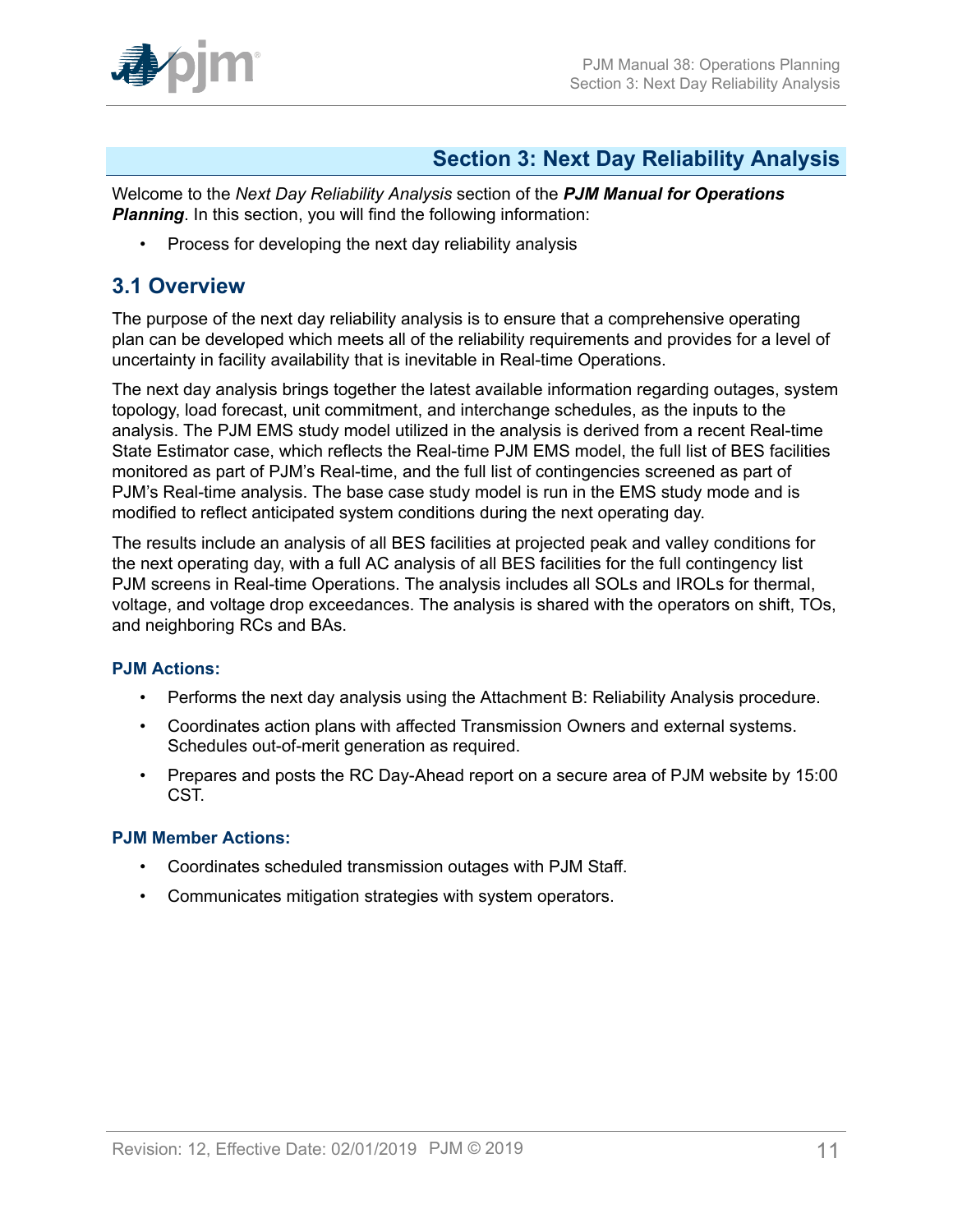

### <span id="page-11-0"></span>**Attachment A: OATF Scope**

#### **A.1 Purpose of Operating Study**

The PJM Operations Assessment Task Force (OATF), under the direction of the PJM System Operations Subcommittee - Transmission (SOS-T), conducts a study for the summer and winter "study period" as defined below. The purpose of the study is to analyze a representation of the PJM system with the transmission and generation configuration approximating the conditions expected to exist during the study period (see Key Assumptions & Model Definition section for more detail). The study focuses on the current PJM RTO boundary and the boundaries of any applicable external companies that will be integrated into PJM prior to the study period at the time the scope for the study was drafted by PJM.

The PJM Operations Assessment Task Force (OATF) consists of representatives from PJM and Transmission Owner members including:

• Atlantic City Electric, American Electric Power, Baltimore Gas & Electric, Commonwealth Edison, Cleveland Public Power, Duke Energy Ohio / Kentucky, Duquesne Light, Dominion, Dayton Power & Light, Delmarva Power, FirstEnergy, PECO, Potomac Electric Power Company, PPL Electric Utilities, Public Service Electric & Gas, Rockland Electric Company, UGI Utilities, Neptune Transmission, Linden VFT, East Kentucky Power Cooperative, City of Rochelle/NextEra, ITCI, Hudson Transmission Partners, SMECO, OVEC, and AMPT/Gridforce.

#### **A.2 Scope Objectives**

- Develop seasonal power flow base case representative of expected system conditions for the study period.
- Identify thermal overloads and voltage limit exceedances based on AC N-1 contingency analysis as well as switching and/or off-cost requirements for transmission control.
- Determine reactive transfer capability limitations for the current Eastern, Central, Western, 5004/5005, Bedington-Black Oak, AP South, AEP-Dominion, BC/PEPCO, CE-East, and Cleveland interfaces. Identify the import limits associated with the above reactive transfer capabilities.
- Determine the facilities that may limit thermal transfer capability into the major PJM load areas.
- Review and evaluate the effectiveness of existing operating procedures that are used to improve PJM transfer capabilities. Suggest practical system modifications to further improve PJM transfer capabilities. Revise operating guidelines as required.
- Identify conditions where the planned maintenance outages of PJM generation or transmission facilities negatively impact the reliability of the Bulk Power System.
- Identify the impact of delays in the installation of new transmission facilities.
- Perform sensitivity studies as listed in Section A.4 below.
- Perform analysis to determine survivability of maximum credible disturbance facility loss (see Section A.5 below).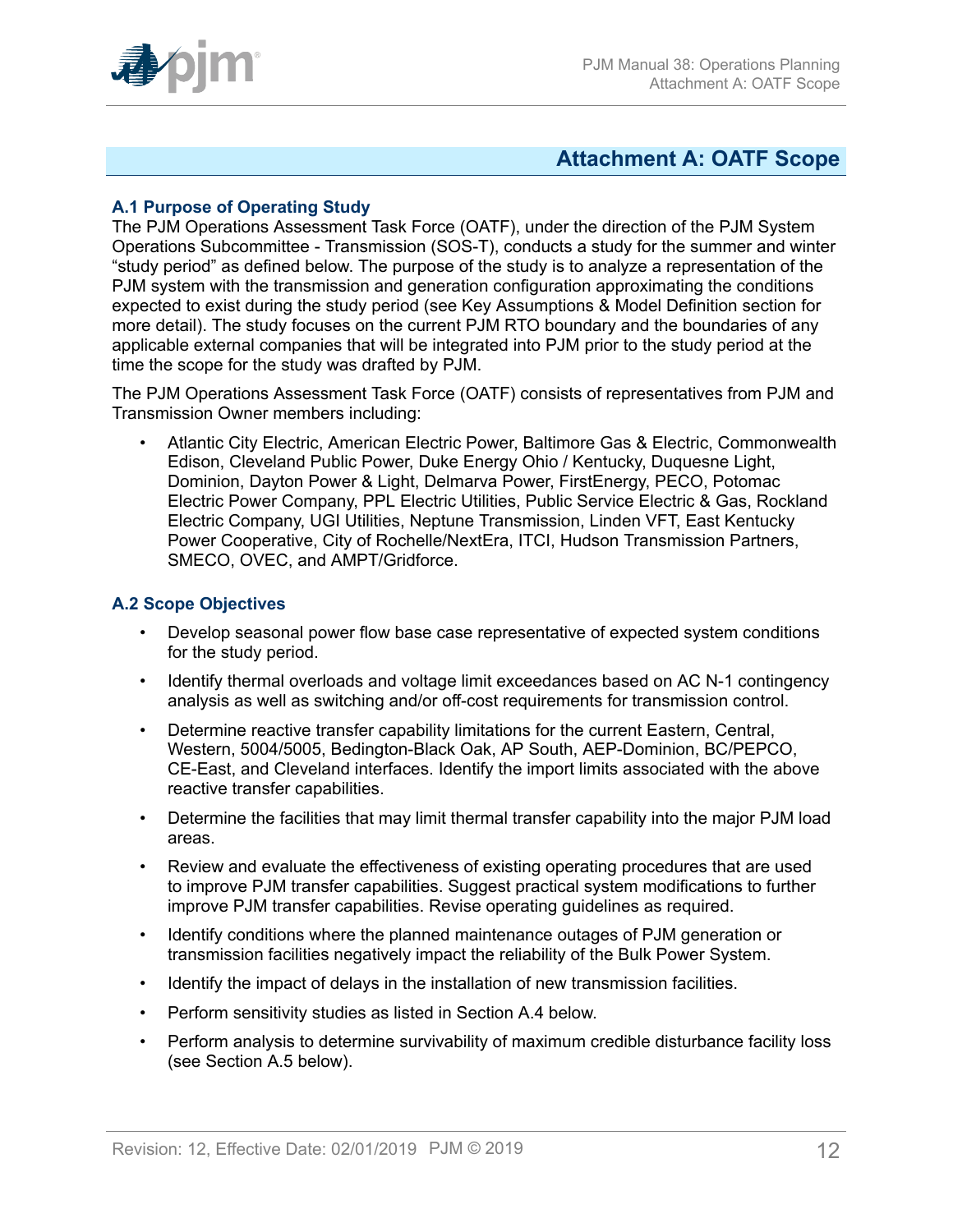

### **A.3 Key Assumptions and Model Definition**

#### **A.3.1 Base Case Parameters**

- The PJM RTO load will be the sum of all 50/50 non-diversified peak loads of each transmission company zone obtained from the latest PJM Load Forecast Report. Forecasting judgment may be applied to these target loads to determine the actual megawatt load that will be modeled.
- The net PJM interchange level will be modeled to reflect typical seasonal values.
- The Hopatcong–Ramapo line flow will be set to a typical megawatt value for the conditions studied.
- The PS–ConEd phase angle regulators will be set to maintain a typical megawatt flow for the conditions studied.
- Neptune HVDC line flow will be set to a typical megawatt value for the conditions studied.
- Linden VFT will be set to a typical megawatt value for the conditions studied.
- HTP will be set to an estimated megawatt value for the conditions studied.

#### **A.3.2 PJM System Representation**

- The reactive load modeled at each of the company load buses should reflect actual experienced data. Whenever possible, the company reactive loads should not be factored from one load level to another.
- Whenever possible, supervisory controlled capacitors should be represented explicitly in the case.
- The power interchanges between companies external to PJM should reflect typical values.
- All major generating units should be modeled on their own low voltage generator buses.
- Generator voltage regulators should:
	- o Control remote bus voltages in base cases.
	- o Control generator terminal voltages in contingency cases.
- All generating units should be modeled with a reactive capacity that accurately reflects the limits experienced during actual operations.
- Any generating unit that is scheduled out for maintenance during the entire study period should be placed out of service in all base power flows.
- Any transmission line scheduled out of service for the majority of the study period should be placed out of service in all base power flows.
- Distribution capacitors, reactors, and synchronous condensers should be represented in the same manner that would be expected in actual system operations.
- The PJM system transmission line ratings used should be the seasonal normal and approved short-term emergency MVA line ratings consistent with each company's operating philosophy.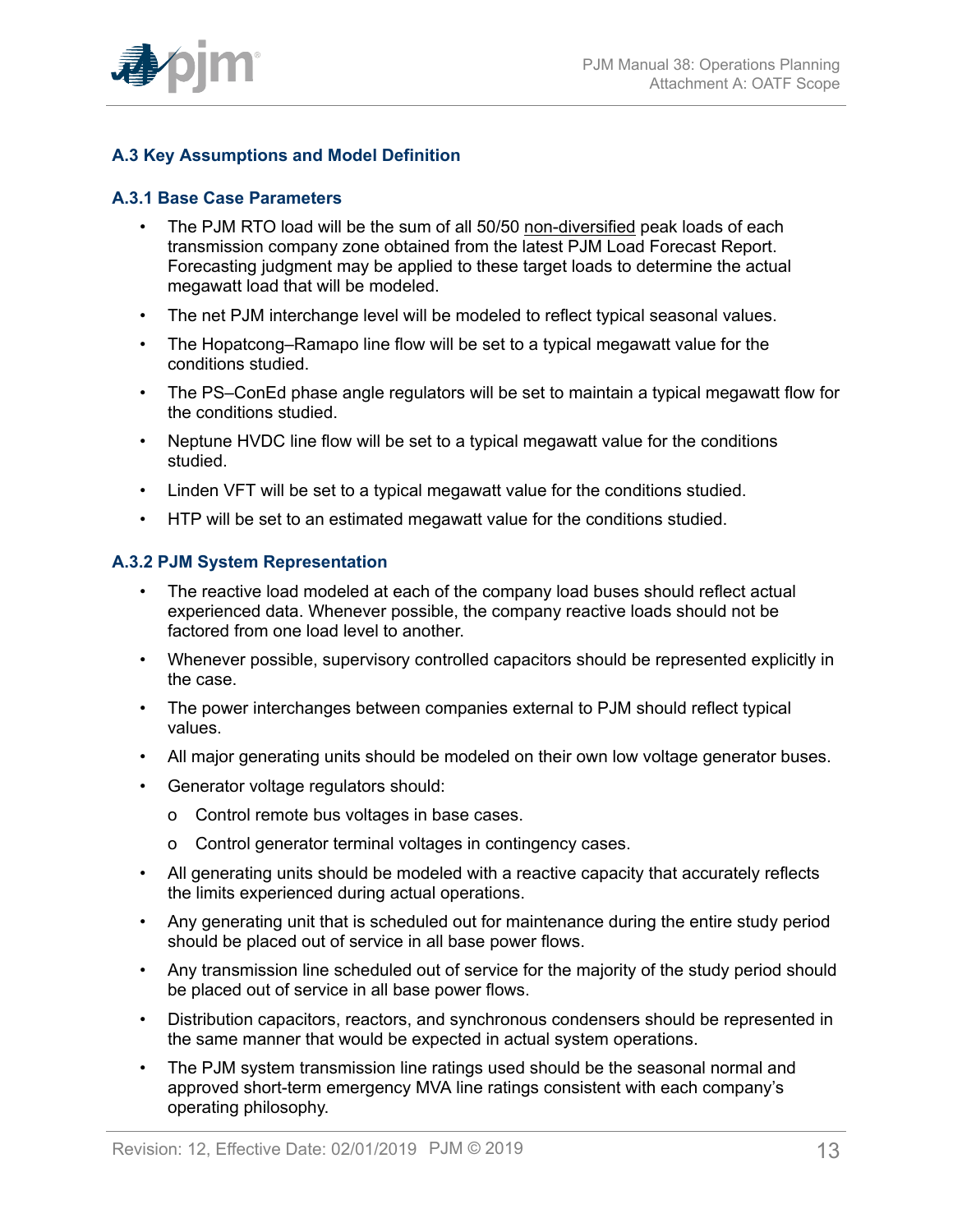

- The voltage schedules used should represent those expected to be followed during the study period for all controllable buses. The voltage schedules include both generator and LTC (Load Tap Changers) regulated buses.
- An accurate representation of all power systems external to PJM should be merged with the PJM power flow model.

### **A.3.3 PJM Dispatch**

- All generator economic dispatch data will be derived from historical bid data from the previous comparable season.
- Base load units will be modeled as must run.
- Discrete unit outages for the study period will be determined based on an average obtained from unavailable generator MW (maintenance and unplanned) on ten days from the previous comparable season that are at or near the load level to be studied.
- Non-Utility generation shall follow the same guidelines whenever the appropriate data is available.
- Hydro-generation and wind generation will be modeled at typical levels expected during the study period.
- Demand Response (DR) will be incorporated into the dispatch when appropriate, e.g. to resolve peak load system exceedances. The granularity of the DR modeling will be based on the available data and any software limitations.

#### **A.4 Sensitivity Studies**

- Sensitivity studies will be performed on facilities identified by the SOS-T as potential IROL facilities. Existing IROL facilities will be evaluated on a periodic basis to determine whether they still meet the IROL criteria as defined in [PJM M-37: Reliability](http://pjm.com/~/media/documents/manuals/m37.ashx) [Coordination](http://pjm.com/~/media/documents/manuals/m37.ashx), Section 3.
- Sensitivity study will be performed on BC/PEPCO import capability.
- Sensitivity study will be performed by monitoring external facilities and applying external contingencies which are located electrically close to the PJM border. The additional study will help prevent issues along the seams of PJM and its neighbors.
- Analysis of specific N-2 conditions will also be performed to avoid situations where cascading outages could occur due to an N-1 contingency followed by relay-induced line tripping resulting from insufficient time for Operations to react.
- Analysis of planning and operational gas pipeline contingencies.

Due to the study timeline of work and deliverables, PJM may not be able to accommodate certain sensitivity studies requested by members of the OATF. In general, PJM cannot accommodate sensitivity studies involving:

- Analysis of load conditions that significantly diverge from the peak load for the study period (e.g., light load and shoulder period conditions).
- Analysis of a localized issue affecting only one company transmission zone.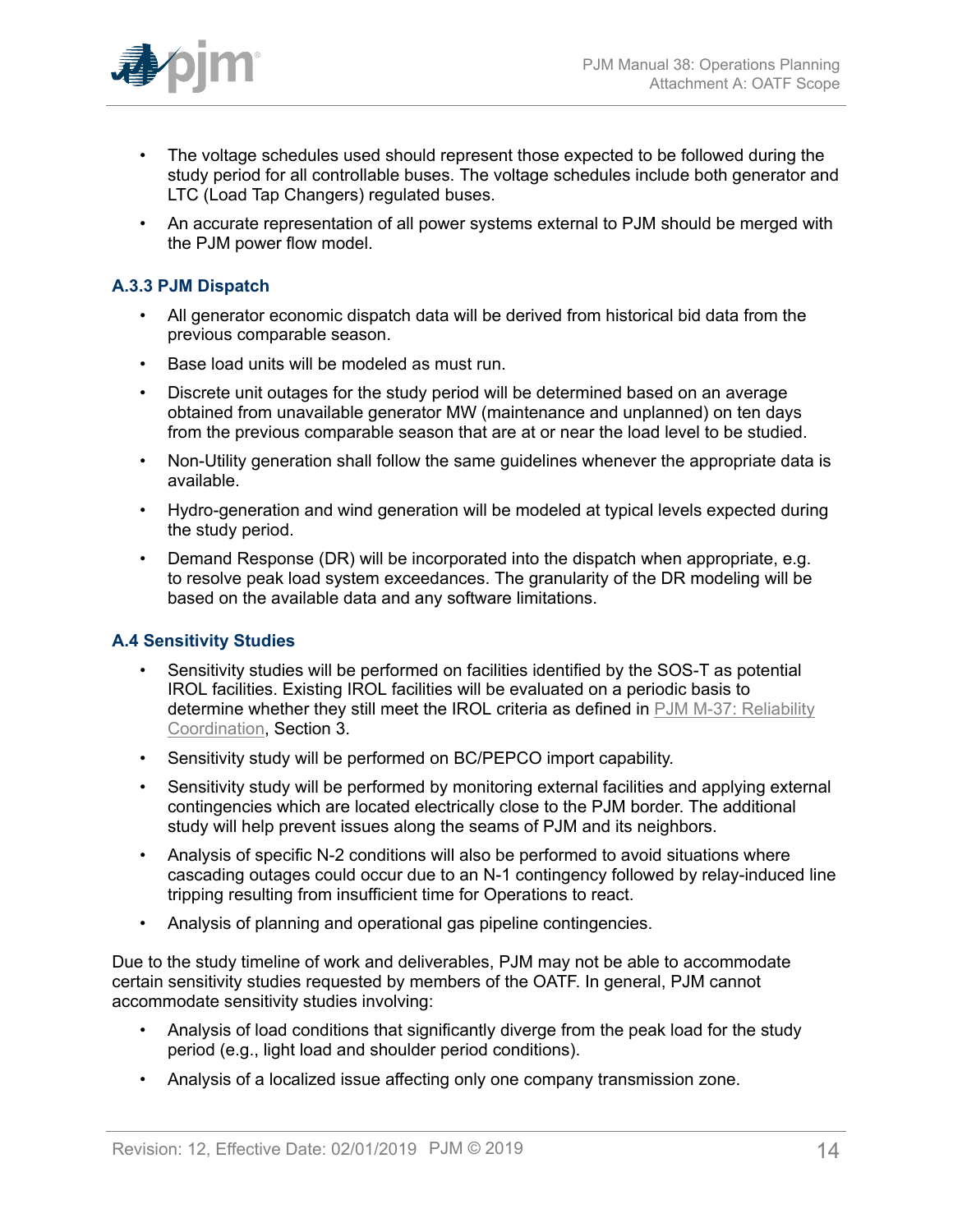

### **A.5 Maximum Credible Disturbance Study**

A maximum credible disturbance ('max-cred') is defined as having a reasonable possibility of occurring (being credible) and also of being outside the normal N-1 contingency criteria. For the purpose of assisting Generation Owners (GO) and Transmission Owners (TO) in determining critical assets pursuant to NERC Critical Infrastructure Protection (CIP) Standard CIP-002, PJM will perform analysis to determine the survivability of max-cred facility losses. GO shall communicate Common Mode Impact contingencies to PJM and the affected Transmission Owner through the PJM SOS-T (contacting PJM Chairman and Transmission Owner Representative) for inclusion in the PJM OATF Maximum Credible Disturbance Contingency Analysis. TO shall review current set of maximum credible disturbance contingencies and supply changes to the PJM OATF representative prior to finalizing the OATF Scope. PJM will communicate max-cred contingencies that are not survivable to the impacted asset owner.

#### **References:**

<http://www.pjm.com/~/media/markets-ops/compliance/pjm-to-go-process.ashx>

• [NERC CIP-002 Standard](https://www.nerc.com/pa/Stand/Reliability%20Standards%20Complete%20Set/RSCompleteSet.pdf)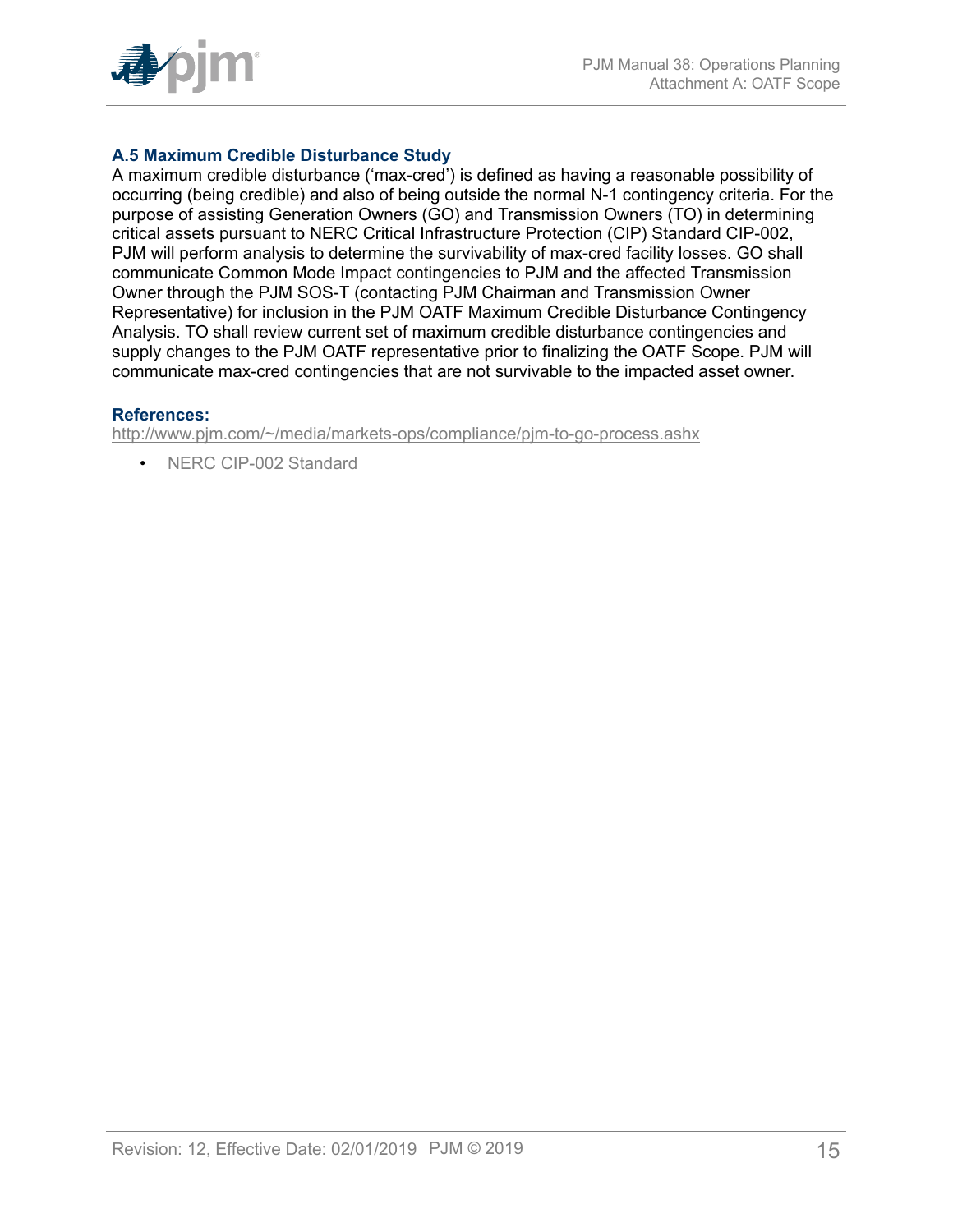

## <span id="page-15-0"></span>**Attachment B: Reliability Analysis Procedure**

#### **Documentation Sources**

- PJM M-03: [Transmission](http://www.pjm.com/~/media/documents/manuals/m03.ashx) Operations.
- [PJM M-10: Pre-Scheduling Operations.](http://www.pjm.com/~/media/documents/manuals/m10.ashx)
- NERC Standards FAC-011-1, IRO-004-1, IRO-010-2, IRO-014-1, IRO-017-1, TOP-002-2.

#### **Tools and information for Transmission & Generation Outage Analysis**

- eDART For viewing/revising transmission and generation outage tickets.
- EMS.
- Load forecasts.
- Day-Ahead generation commitment.
- DMT/SCED For additional generation information.
- ExSchedule.
- SDX (System Data Exchange) For external outages and BA-to-BA scheduled interchange.
- Weather forecasts.
- IEP (Intelligent Event Processor).
- TSA.

#### **B.1 Initial Preparation/Information Gathering:**

- Obtain the load forecast for the study period.
	- o Utilize the PJM Load Forecast Spreadsheet Application.
	- o Or use the following web address: http://oasis.pjm.com/doc/projload.txt
- Obtain the PJM footprint and neighboring areas weather data for the study period.
- Obtain the list of internal transmission and generation outages that will occur on the study date from the eDART Outage Scheduling Application.
- Obtain external outage information via the following:
	- o MISO and TVA daily outage reports.
	- o SDX generation and transmission outages.
- Obtain interchange information via the following:
	- o Utilize ExSchedule to review the PJM scheduled interchange values.
	- o Utilize the SDX data to review the external BA-to-BA scheduled interchange values.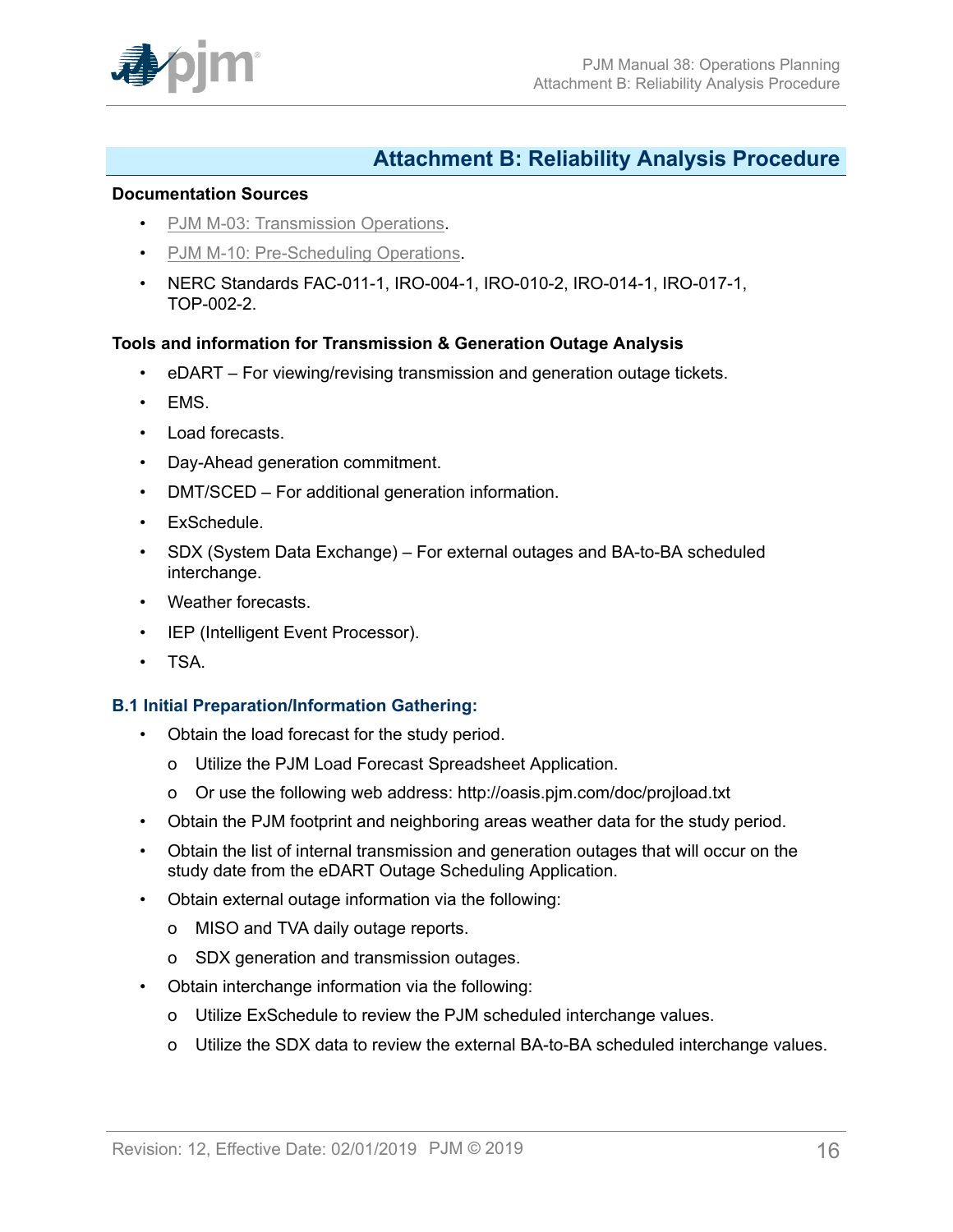

• Check for any current and/or projected system conditions that may impact the scheduled outages such as system wide peak loads, Heavy Load Voltage Schedule Alerts, GMD, etc.

#### **Note:**

PJM will cancel scheduled outages, regardless of submittal time, if the outage could jeopardize system reliability.

#### **B.2 Study Case Set-up and Verification: EMS Study Case Set-up**

- Search and select a State Estimator (SE) saved case with load levels that are as close as possible to the peak (or valley) forecasted Balancing Authority loads for the study period.
- Utilize the EMS study package to retrieve the saved State Estimator solution into the power flow study.
- Adjust the transmission topology to reflect the study date conditions by making status changes to transmission equipment (lines, transformers, breakers, caps, reactors, etc.).

#### **Note:**

The eDART-to-EMS bridge can be used to automate the import of projected system topology.

• Adjust generation statuses to reflect the study date.

#### **Note:**

EMS automation can be used to load the forecasted PJM wind generation into the study case.

Generators returning from an outage are not guaranteed to be on-line for the study date in question. Use the load forecast in conjunction with the Unit Price information from DMT to make an engineering assessment of whether or not the unit will be on-line. If unsure, the analysis should be performed with the unit on and off-line to determine its impacts.

- To account for the MISO wind impacts:
	- o Utilize the MISO Wind Output/Forecast webpage.
		- − Note the actual MISO wind output at the time of the initial SE saved case snapshot.
		- − Note the peak MISO wind forecast for the study date.
	- o Due to ~85% of the MISO wind being physically remote from the PJM system, the wind farm units may not be explicitly modeled. However, their net effect can be reflected in the tie flows between PJM and the 'WEST' equivalent area in the EMS Model. Therefore, adjust the net interchange in the WEST area to reflect the MISO wind forecast as shown in the following example: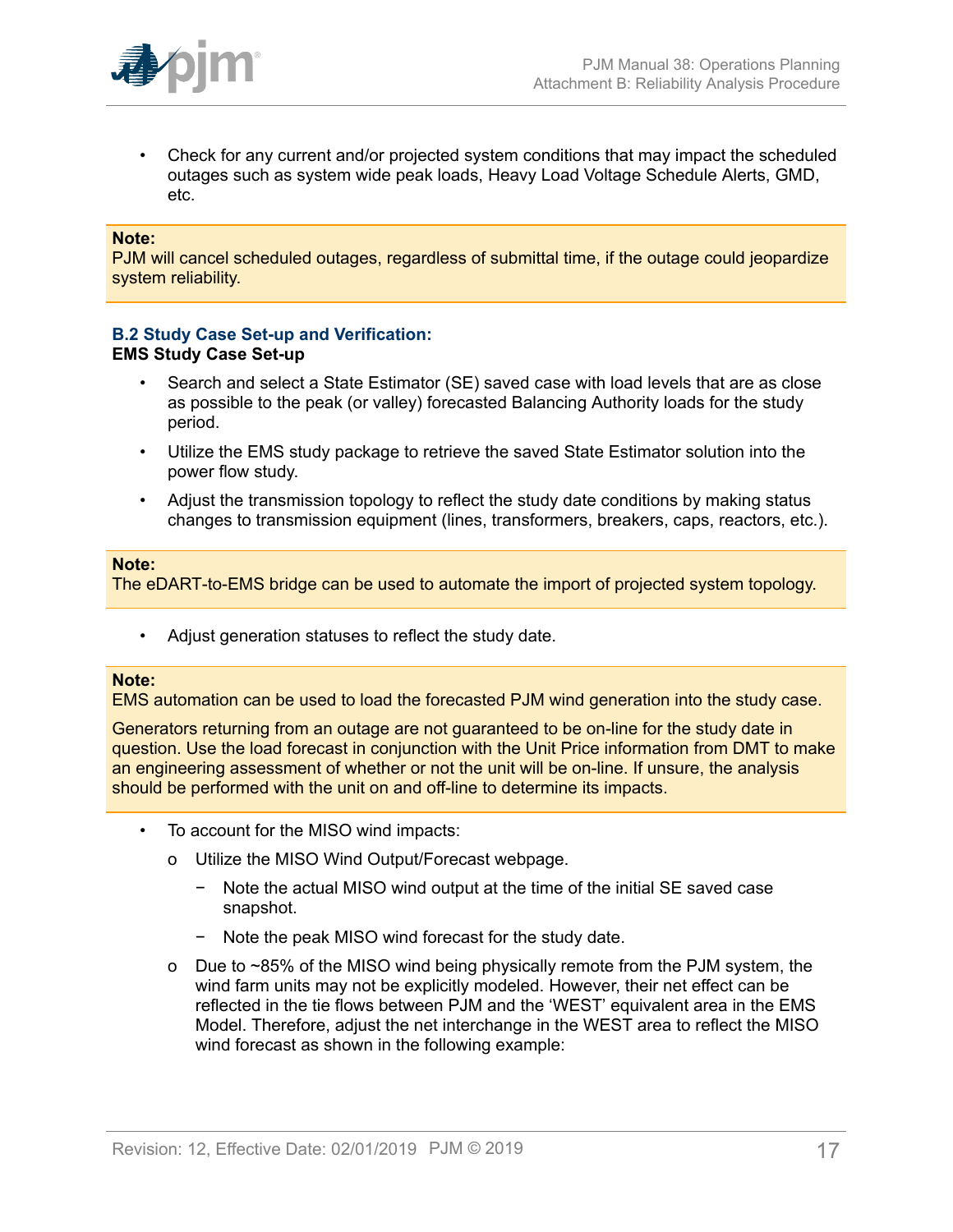

- − Example: The SE base case had 2,000 MW of wind output in the MISO footprint. The forecast indicates 3,000 MW of wind in MISO. Scale the PJM EMS 'WEST' area generation up by 1,000 MW to account for the additional wind.
- Turn off CTs running for congestion (or reliability, etc.) in the powerflow case. Adjust appropriate generation as needed.
- Adjust the Rating Temperature Sets for each transmission zone to reflect the highest expected temperatures for the study date.
- Verify that all Balancing Authority loads match their respective peak load forecasts. Utilize the EMS "Company Scale Load or Generation" function to manually scale the loads to match the forecasts if required.
- Adjust generation both internally and externally as needed to incorporate the projected scheduled interchange into the case.
- Update contingency list by pulling in the Real-time contingency list. Update the list, as needed, for changes in system conditions between the current time and the study period.

### **B.3 EMS Study Case Verification:**

- Run power flow to verify that the case converges and make adjustments as necessary.
- Run Security Analysis (contingency analysis) and review the results. Determine if there are any pre-existing overloads and/or voltage issues and make adjustments as necessary.
- Control for any thermal or voltage exceedances before analyzing future outages in the study.
- Run TLC to verify the results. Adjust the case to bring transfers within limits.

#### **B.4 Outage Analysis:**

- Perform thermal and voltage (AC) analysis for all transmission and generation outages occurring during the study period.
- Perform Transient Stability Assessment (TSA) study for generation impacts and transmission outages with stability impact as indicated by the System Impact notes.
- Assess outage impact on nuclear bus voltage limits and stability according to the NPIR requirements.

#### **B.5 Internal Outage Review Process:**

- Consider the transmission outage submittal status according to PJM M-03: [Transmission](http://www.pjm.com/~/media/documents/manuals/m03.ashx) [Operations](http://www.pjm.com/~/media/documents/manuals/m03.ashx) (e.g., is it on-time, late, emergency, etc.).
- Consider generation outage categories (Planned, Maintenance, Unplanned) according to [PJM M-10: Pre-Scheduling Operations,](http://www.pjm.com/~/media/documents/manuals/m10.ashx) Section 2.1.
- Determine if any temporary switching is required to outage the facility, or return it to service, and if this switching may impact the transmission system.
- Determine if there are any operating procedures associated with the outage: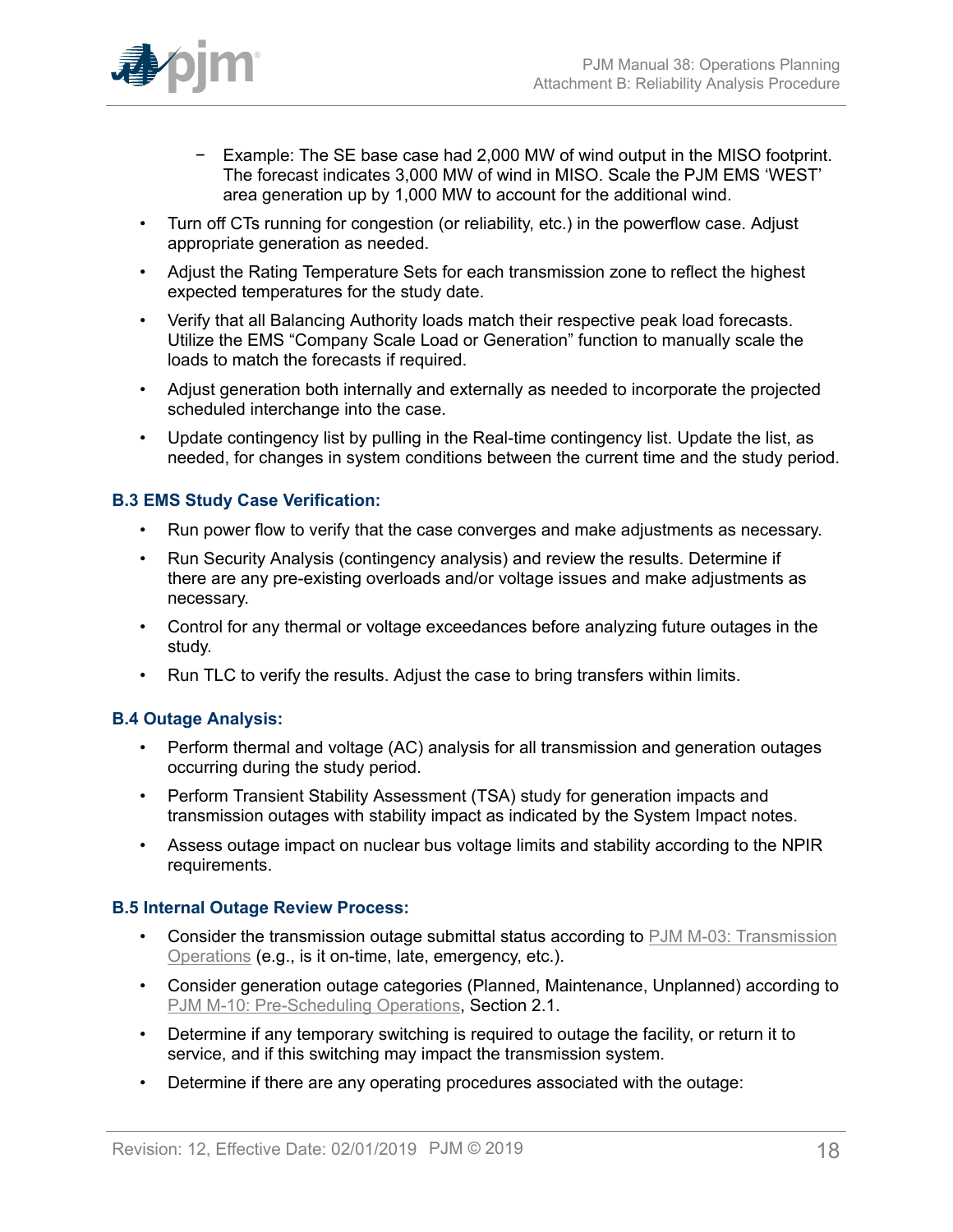

- o Review the Transmission Owner's description of work, System Impact note, or IEP rules.
- o Review PJM M-03: [Transmission](http://www.pjm.com/~/media/documents/manuals/m03.ashx) Operations Section 5 to determine if any procedures are predefined that will require special contingencies to be active to address operational or stability concerns. Special contingencies may include the impact of pre-defined Special Protection Schemes or Remedial Action Schemes (SPS/RAS).
- o Review PJM M-03: [Transmission](http://www.pjm.com/~/media/documents/manuals/m03.ashx) Operations Section 5 to determine if any predefined procedures require adjustment to thermal ratings or voltage limits to maintain system security.
- Implement/suppress contingencies in the study case as required to model any special operating procedures.
- Review Hotline, Protective Relay, and Protection System outage requests to identify any changes to normal fault clearing. Model any identified changes to normal fault clearing within the PJM EMS by modifying the applicable PJM Security Analysis contingencies to accurately study the system impact of Hotline, Protective Relay, and Protection System outages. (According to PJM M-03: [Transmission](http://www.pjm.com/~/media/documents/manuals/m03.ashx) Operations, Section 4: Transmission Owners must notify PJM of planned Hotline, Protective Relay, and Protection System outages by submitting these planned outage requests to eDART. All unplanned outages of this type are communicated to PJM Dispatch and subsequently submitted to eDART.)

#### **Note:**

For relay communication outages exceeding 5 days in duration, PJM will perform stability studies to assess impact to the BES. The communication outages may be on the redundant system in which case PJM will model the failure of the remaining communication for fast clearing and will assess stability based on the zone 2 clearing time. If there are any system performance issues as a result of the assessment, PJM will coordinate the next steps with the Transmission Owner.

- Determine if a morning load pick-up, off-peak, or multiple time/load studies need to be performed.
- Make necessary changes to the study case as a result of the outage review. For example, make contingency adjustments, implement special/operating/emergency procedures, make generator adjustments due to stability limits, etc.

#### **B.6 Internal Outage Analysis Process:**

- Implement the submitted (both planned and emergency) transmission and generation outages in the EMS study case.
- Process reactive tickets (D-curve changes and voltage regulator outages).
- Analyze generator reactive lead/lag tests.
- Run power flow and Security Analysis (contingency analysis) to determine any thermal, voltage, SOL, or IROL impacts arising from the outages and projected system conditions.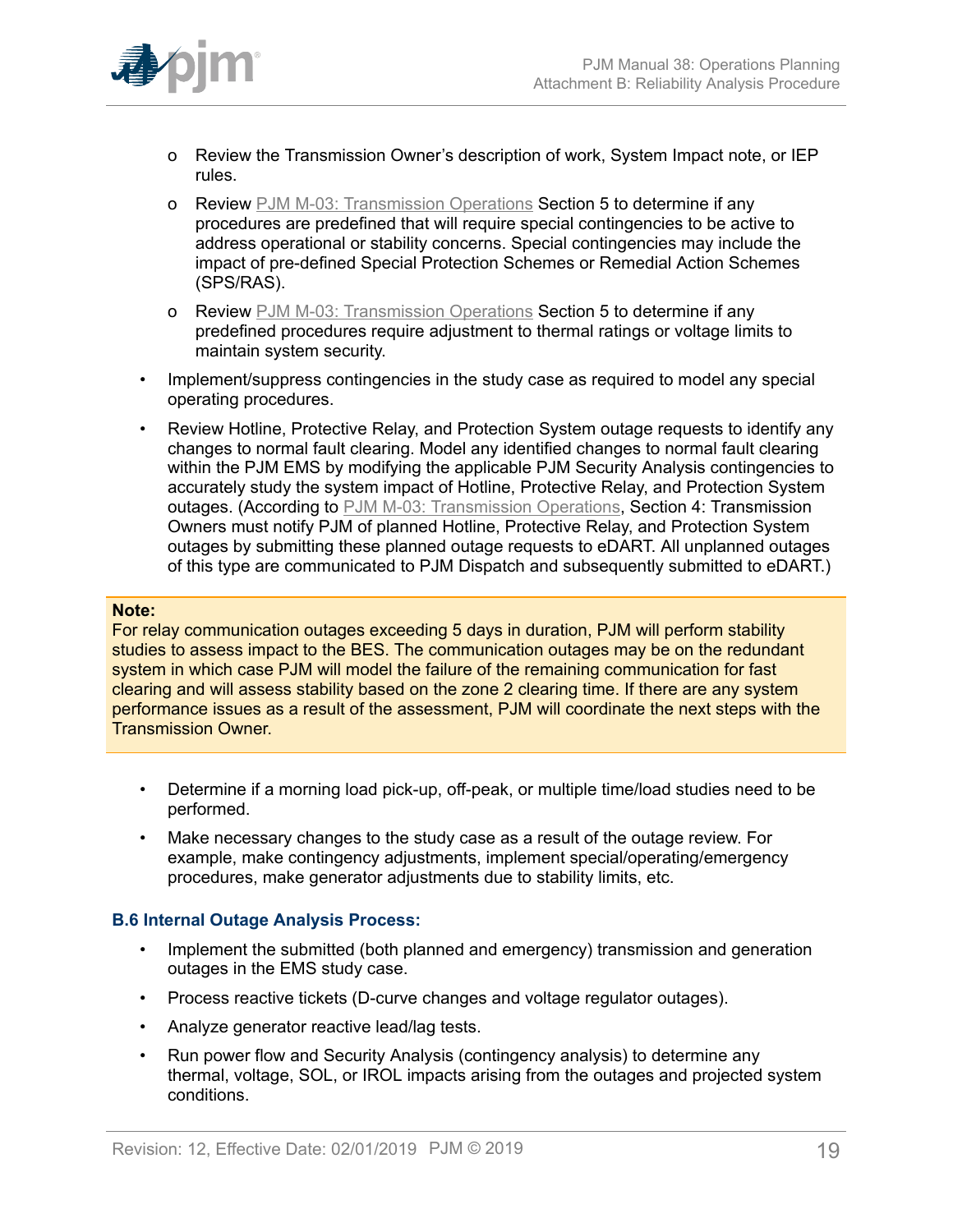

- Run the EMS Study Transfer Limit Calculator (TLC) to determine projected IROL facility operating limits.
- Perform an open-ended voltage study, based on projected system condition for the time of switching, for all long-line EHV outages. Note any changes to start times that may be required due to a high instantaneous voltage rise.
- Perform a transient stability (TSA) study for outages with stability impact and validate with PJM M-03: [Transmission](http://www.pjm.com/~/media/documents/manuals/m03.ashx) Operations Section 5 procedures. If a generator is restricted for stability, document and communicate the restrictions according to the Section 3.9 stability procedure.
- Resolve thermal overloads, voltage, SOL, and/or IROL exceedances with non-cost operations first, such as system reconfiguration, then by adjusting generation, if required. Refer to PJM M-03: [Transmission](http://www.pjm.com/~/media/documents/manuals/m03.ashx) Operations for additional details regarding thermal and voltage controlling actions.
- Initiate contact with the affected Member TOs and/or external Reliability Coordinators to coordinate possible mitigation options; inform them of outage conflicts, the potential for off-cost operations, and/or possible outage denial based on PJM Market rules and/or reliability concerns.

#### **Note:**

PJM considers outages based on priority order. Forced and emergency outages have the highest priority followed by "On-time" outages then "Late" outages. The outages are analyzed for reliability and expected off-costs. Each outage is studied and any constraints (actual or facility/contingency pair) trending toward a limit or exceeding a limit is noted in eDART. The trending or exceeding of a limit in the study is referred to as potential "congestion". The limit may be any or a combination of thermal, voltage, or stability issues. If there is an expected constraint, PJM will mark the corresponding eDART ticket as "congestion expected". The "congestion expected" flag is used to indicate a potential issue that may occur in the Day-Ahead Market or in Real-time Operations. If there are non-cost controlling actions, changes to the generation pattern, or changes to system conditions, the noted congestion may not occur in the Day-Ahead Market or in Real-time Operations.

For "On-time" outages, PJM ensures the constraint can be mitigated by applying both noncost and off-cost operations. If there are no limit exceedances as a result, the outage will be approved.

For "Late" outages, PJM will apply only non-cost operations. If the non-cost operations (such as PAR adjustments, transformer tap adjustments, MVAR adjustments, switching of capacitors and reactors, switching of transmission facilities) can mitigate the constraint, then the outage will be approved. Note, the ticket is still marked as "congestion expected". If the constraint cannot be mitigated, PJM will deny the outage for the scheduled time and work with the transmission owner to reschedule the outage.

If a constraint is impacted or can be helped with external generation sources, verify whether an IDC flowgate is in place and request the coordinated test for inclusion in M2M.

• Verify generator availability for expected off-cost operations. Check start-up times, noload/start-up costs, etc., to ensure the system reliability can be maintained.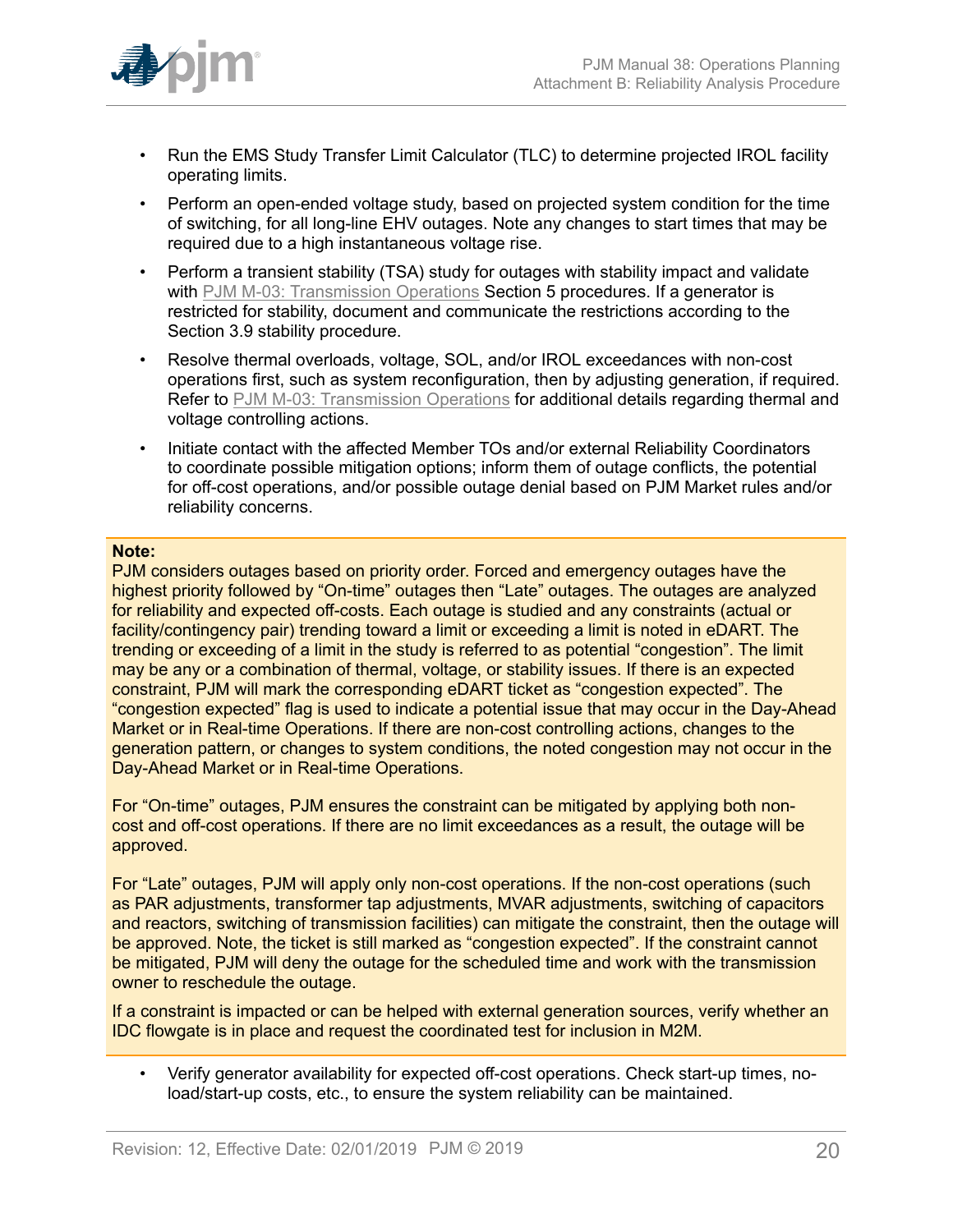

- Verify corresponding generator outage tickets have been submitted in eDART for all transmission outages that bottle generator output.
- Cancel or reschedule generation outages or testing as needed to maintain system reliability. Communicate any cancellations:
	- o With direct voice to voice communication to respective GO/MOC;
	- o And logging such action within the eDART PJM comment section.

#### **B.7 Analyze External Outages:**

- Review and implement the external SDX transmission and generation changes in the EMS study case. Run powerflow and Security Analysis to determine any thermal or voltage impacts arising from the outages.
- Analyze thermal overloads and voltage issues for possible solutions. Communicate and resolve issues with other RCs (MISO, TVA, NYISO, etc.).
- Verify if additional peak, off-peak, morning load pick-up, or other studies need to be done. If so, obtain an appropriate case and re-analyze the outages.
- Run the Transfer Limit Calculator (TLC) and check for impacts to transfer limits.

#### **B.8 Day-Ahead Market Coordination:**

- Submit a copy of the PJM Transmission Log to the Day-Ahead Market operator by 10:00 hours. The following information must be submitted in the report:
	- o Note any outage that is projected to cause congestion and is submitted on–time.
	- o Note any outage submitted as an Emergency.
	- o Note any outage requiring pre-contingency switching and include the precontingency switching solution.
- Bridge the Day-Ahead generation commitment into the EMS study case.
- Analyze the impacts of the Day-Ahead generation commitment.
	- o Analyze the nuclear voltages (NPIR) and document the results in the Day-Ahead report. When the analysis identifies a nuclear voltage exceedance, PJM will inform the respective transmission owner, who in turn will inform the appropriate Nuclear Duty Officer (NDO). The notification may include a request for authorization to operate off-cost generation at the generation owner's expense to prevent an exceedance of the limit.
- Determine if any additional generation must be called on Day-Ahead to maintain transmission system reliability. Document required combustion turbines with notification + start-up times > 2 hours.

#### **B.9 Non-Market BES Facilities: Outage Approval Process**

PJM will evaluate and approve transmission outages consistent with PJM M-03: [Transmission](http://www.pjm.com/~/media/documents/manuals/m03.ashx) [Operations,](http://www.pjm.com/~/media/documents/manuals/m03.ashx) PJM M-12: [Balancing Operations](http://pjm.com/~/media/documents/manuals/m12.ashx), [PJM M-37: Reliability Coordination,](http://pjm.com/~/media/documents/manuals/m37.ashx) and [PJM](http://www.pjm.com/~/media/documents/manuals/m38.ashx) [M-38: Operations Planning](http://www.pjm.com/~/media/documents/manuals/m38.ashx) to ensure reliability is maintained on all BES facilities. Additional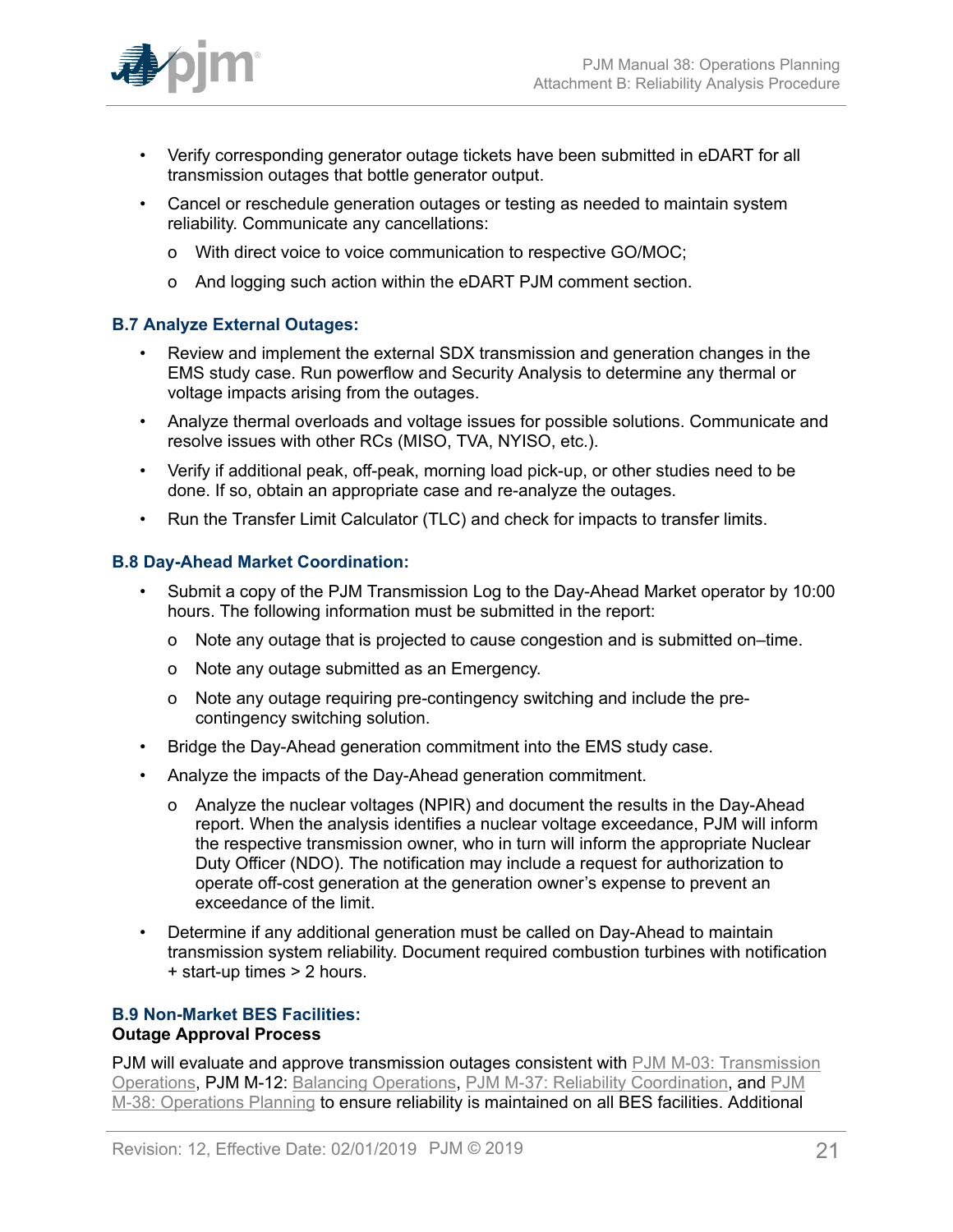coordination may be required with the Transmission Owners for non-market BES facilities to ensure contingency results are consistent in Real-time Operations:

- For planned outages, the differences in contingency analysis results should be rationalized in advance and instruction provided to Real-time Operations as to which EMS analysis is more accurate (PJM or TO).
- An operating plan shall be agreed upon in advance, which may require the advanced scheduling of long-lead time generation at the expense of the Transmission Owner.
- The agreed upon controlling actions should be documented and communicated to PJM and TO or GO Dispatchers.
- Under certain conditions, a generator may violate GSU limits upon the loss of another facility. A generator will be permitted to operate above their emergency limits so long as a post-contingency reduction plan has been agreed upon. Pre-contingency reductions would be required in the absence of an agreed upon plan.

### **Resolving Modeling Differences**

For planned outages, the differences in PJM and TO EMS Security Analysis results should be rationalized in advance and instruction provided to Real-time Operations.

#### **Real-time Controlling Actions**

Real-time controlling actions to Non-market BES facilities are prioritized as follows:

- Non-cost measures including:
	- o PAR adjustments.
	- o Transformer tap adjustments.
	- o MVAR adjustments.
	- o Switching capacitors and reactors in or out-of-service.
	- o Switching transmission facilities in or out-of-service.
	- o Curtailing transactions "Not-Willing-to-Pay" congestion.
- Issuing a Post-Contingency Local Load Relief Warning (PCLLRW).
- If the contingency overload is over its Emergency rating but below its Load Dump (LD) rating, PJM will manually direct the redispatch of effective generation at the request of the Transmission Owner. The effective generation will be cost-capped but not permitted to set LMP since the facility is not a "Market" facility. PJM will commit effective generation in order to minimize the total MW committed to control the constraint.
- If the contingency overload is over its Load Dump rating, PJM will manually direct the redispatch of effective generation to control the overload. The effective generation will be cost-capped but not permitted to set LMP since the facility is not a "Market" facility. PJM will commit effective generation in order to minimize the total MW committed to control the constraint.
- Controlling to GSU Limits: Under certain conditions, a generator may violate GSU limits upon the loss of another facility. A generator will be permitted to operate above their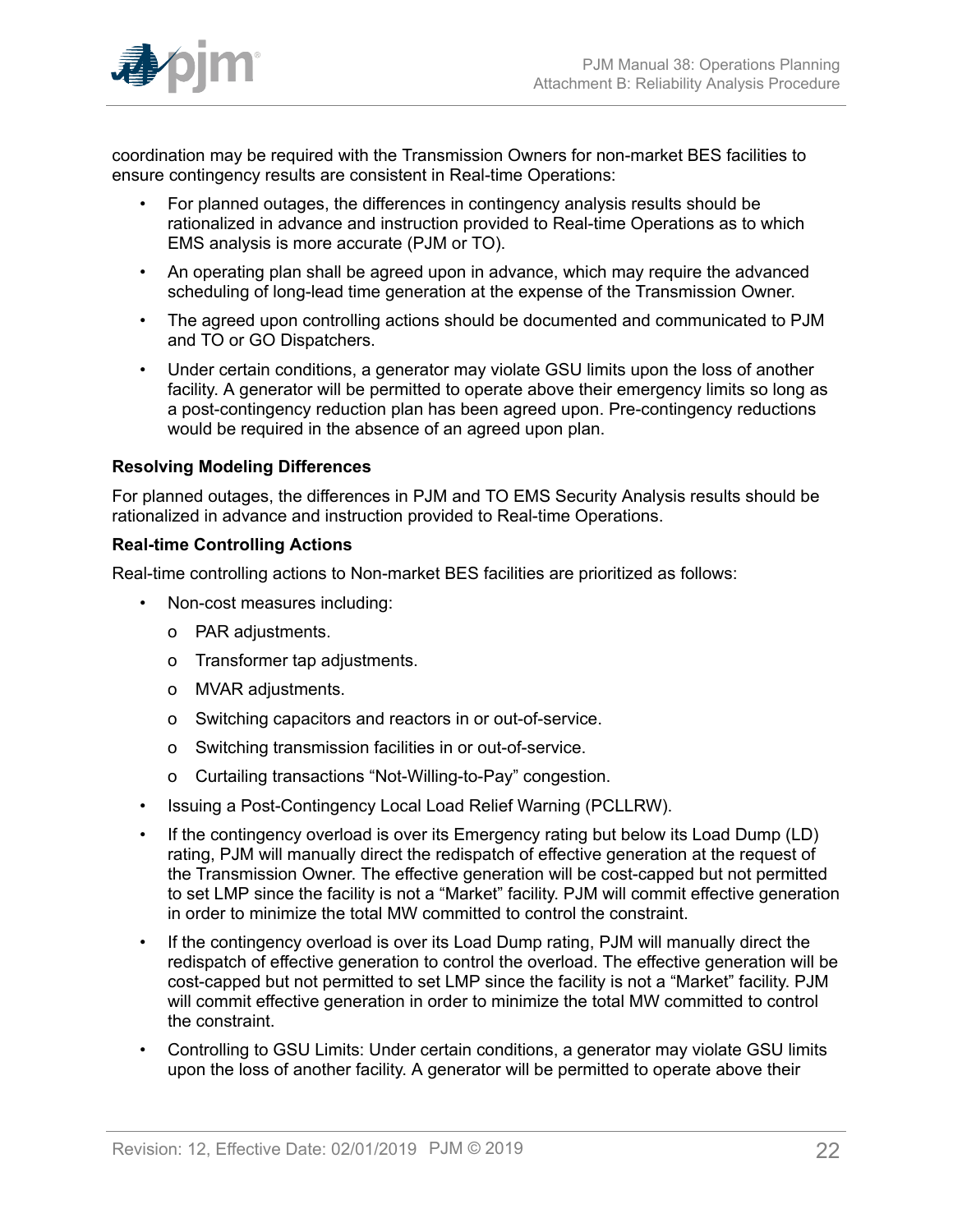

emergency limits so long as a post-contingency reduction plan has been agreed upon. Pre-contingency reductions are required in the absence of an agreed upon plan.

#### **Maintaining System Reliability**

PJM is required to ensure system reliability is maintained; ensuring there is an operating plan for all BES facilities. If PJM or a TO analysis indicates that a planned facility outage would result in non-converged contingencies, post-contingency voltages below LD limits, post-contingency voltage drop exceedances, actual voltages below normal limits, or actual flows in excess of normal ratings after all non-cost measures are exhausted, the TO will be required to schedule generation through PJM or the planned outage will be cancelled.

#### **Note:**

A PCLLRW is not an acceptable controlling measure under system conditions where there are pre-contingency exceedances of the operating criteria or when there is insufficient time to dump load post-contingency.

### **B.10 Information Dissemination:**

#### **For outage approval studies**:

- Approve outage tickets in eDART by 14:00 EPT two-business days prior to the start of the outage.
	- o If an outage is not approved, it shall be rescheduled or moved into a canceled or denied state.
- If PJM denies a transmission outage, PJM shall:
	- o Notify via direct person-to-person communications a primary/secondary outage scheduler for the impacted TO(s);
		- − If direct contact cannot be made with a TO outage scheduler, PJM shall notify the real-time desk for the respective TO of the outage denial.
	- o Log the reason for denial, and the notified TO representative(s).

#### **For Day-Ahead studies**:

- Prepare and post the RC Day-Ahead report on a secure area of PJM website. Email the report availability to TO/TOP representatives and Operators, SOS-T members, and external RCs/BAs by 15:00 CST.
	- o The report consists of outages, contingencies, mitigation strategies, interchange schedules, study results, voltage regulation, MVAR testing schedule, and TLC Limits.
	- o Report internal (PJM) outages, 100 kV and above, that may impact internal or external facilities, outages causing congestion on market BES facilities, and outages impacting non-market BES facilities.
- Commit additional needed generation for specific constraints.
- Review the Day-Ahead report with the PJM Dispatchers and Shift Supervisor.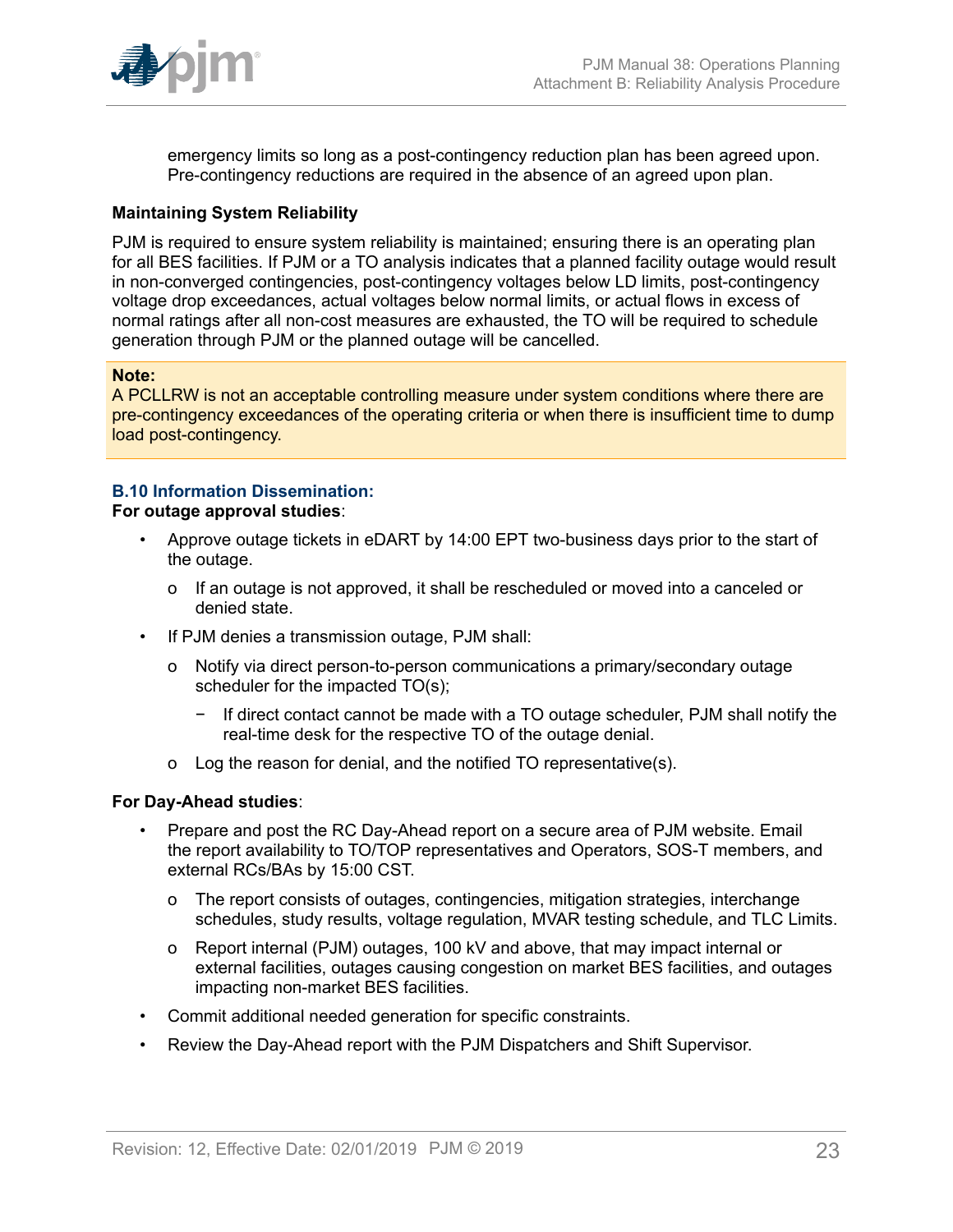

## <span id="page-23-0"></span>**Revision History**

#### **Revision 11 (02/01/2018):**

- Cover to cover periodic review
- Attachment A: Updated OATF Scope
- Attachment B: Updated Reliability Analysis Procedure

#### **Revision 10 (02/01/2017):**

- Cover to Cover Periodic review: Corrected typos and grammar, updated references, updated cited NERC standards.
- Section 2.1 and 2.2: Updated sections to provide more clarity on generation and transmission outage coordination.
- Section 2.3: Added new section "Neighbor Outage Coordination and Resolution" to help clarify roles and responsibilities around neighboring outages, and internal outages with neighboring impact.
- Attachment A: Updated the OATF Scope.
- Attachment B: Updated Reliability Analysis Procedure.

#### **Revision 09 (02/01/2016)**:

- Periodic review: Corrected typos and grammar, revised terms for consistency, updated web link, and updated PJM reliability study procedures.
- Section 1.2: Updated interregional study.

#### **Revision 08 (06/01/2015)**:

- Revised Attachment A, Section A.1, A.2, and A.3 with the change of EKPC name, adding in City of Rochelle and other minor changes due to system upgrades.
- Revised Attachment A, Section A.4 to specify periodic review of IROL facilities.
- Revised Attachment B to update the study process, to assess NPIR impact, to request Market-to-Market coordination, and to perform stability study.

#### **Revision 07 (12/20/2012)**:

- Revised Attachment A, section A.4: added sensitivity study to monitor external facilities and contingencies along the PJM border. Added N-2 sensitivity analysis to avoid cascading outages due to relay-induced tripping.
- Revised Attachment A, section A.3.3: added note to incorporate significant DR into generation dispatch when appropriate (during summer OATF study)
- Revised Attachment B, section B.9: added the PJM action to redispatch if the contingency overload of a non-market BES facility is over its Load Dump rating.

#### **Revision 06 (10/12/2011)**: